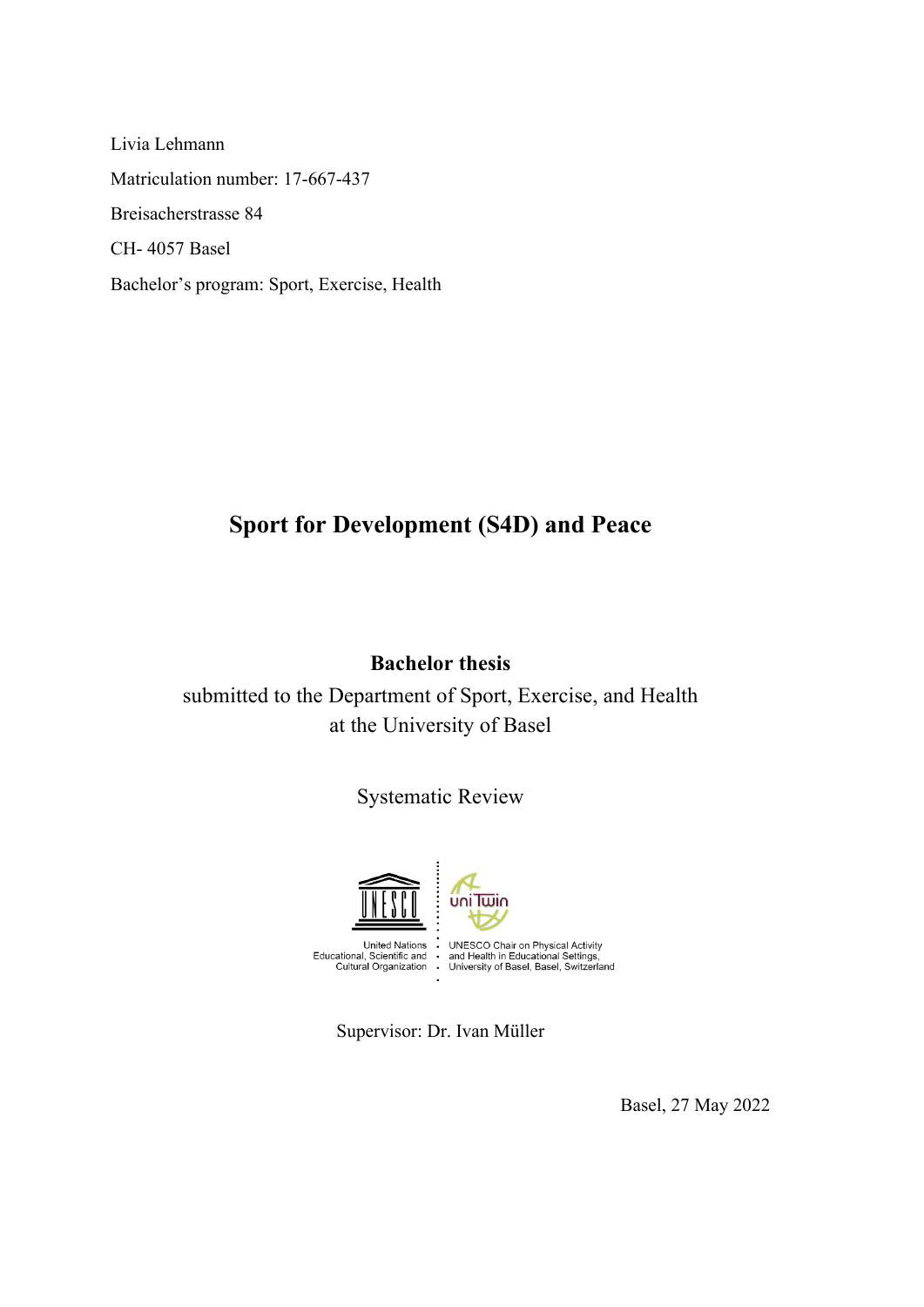# **Table of Contents**

| 1                                                               |  |
|-----------------------------------------------------------------|--|
| 2                                                               |  |
|                                                                 |  |
|                                                                 |  |
|                                                                 |  |
| $\mathbf{3}$                                                    |  |
|                                                                 |  |
| 3.1.1                                                           |  |
| 3.1.2                                                           |  |
| 3.1.3                                                           |  |
| 3.1.4                                                           |  |
| $\boldsymbol{\Lambda}$                                          |  |
|                                                                 |  |
|                                                                 |  |
|                                                                 |  |
|                                                                 |  |
| 4.5 North Ireland - Sport for Development and Peace Program  14 |  |
|                                                                 |  |
| 5                                                               |  |
|                                                                 |  |
|                                                                 |  |
|                                                                 |  |
|                                                                 |  |
|                                                                 |  |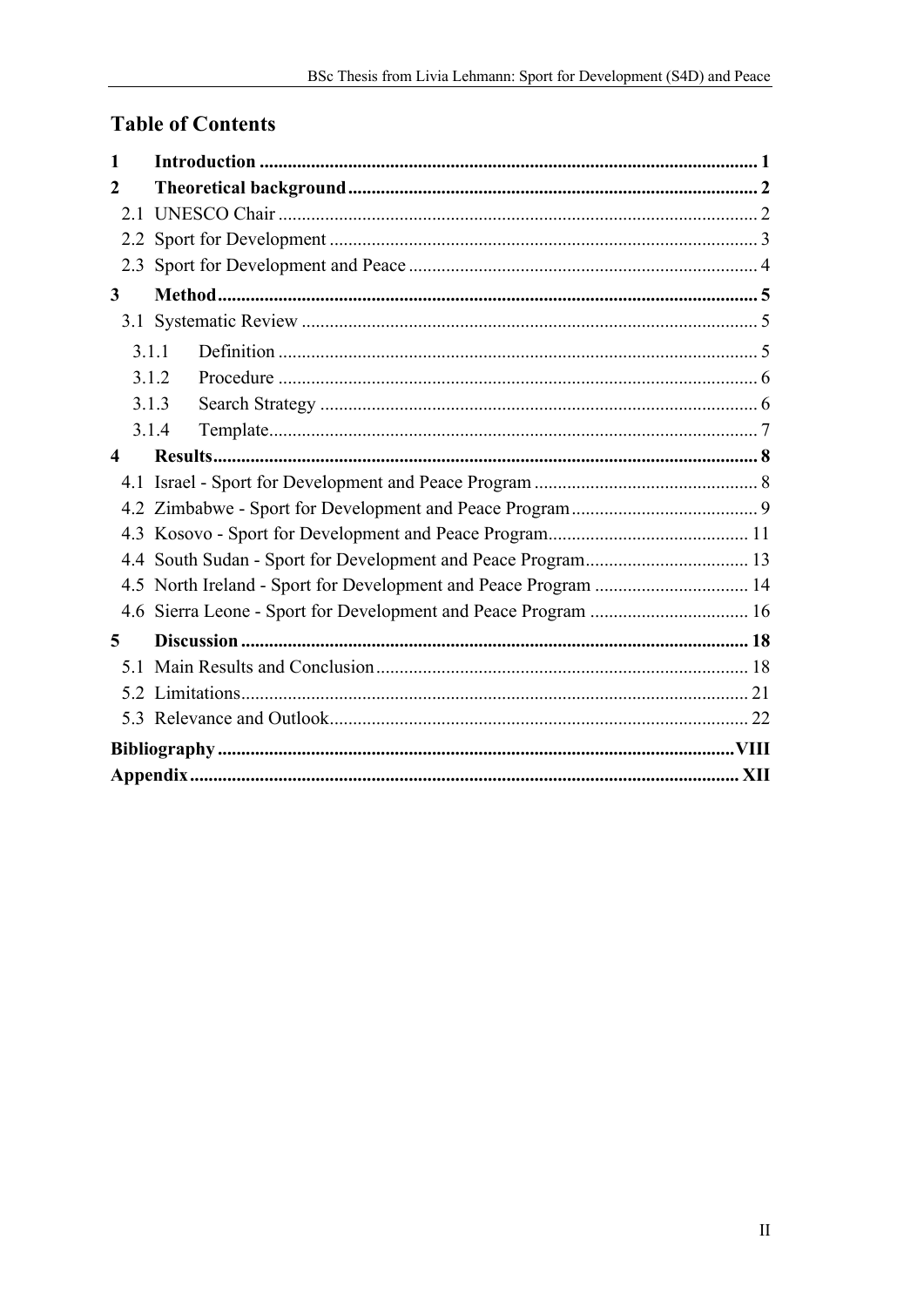# **List of Tables**

| Table 2: Israel: Information about Sport for Development and Peace (SDP) (Lehmann et |
|--------------------------------------------------------------------------------------|
| Table 3: Zimbabwe: Information about Sport for Development and Peace (SDP)           |
| Table 4: Kosovo: Information about Sport for Development and Peace (SDP) (Lehmann    |
| Table 5: South Sudan: Information about Sport for Development and Peace (SDP)        |
| Table 6: Northern Ireland: Information about Sport for Development and Peace (SDP)   |
| Table 7: Sierra Leone: Information about Sport for Development and Peace (SDP)       |

# **List of Figures**

| Figure 1: Flowchart of the systematic literature review (Lehmann et al., 2022) |  |  |
|--------------------------------------------------------------------------------|--|--|
|                                                                                |  |  |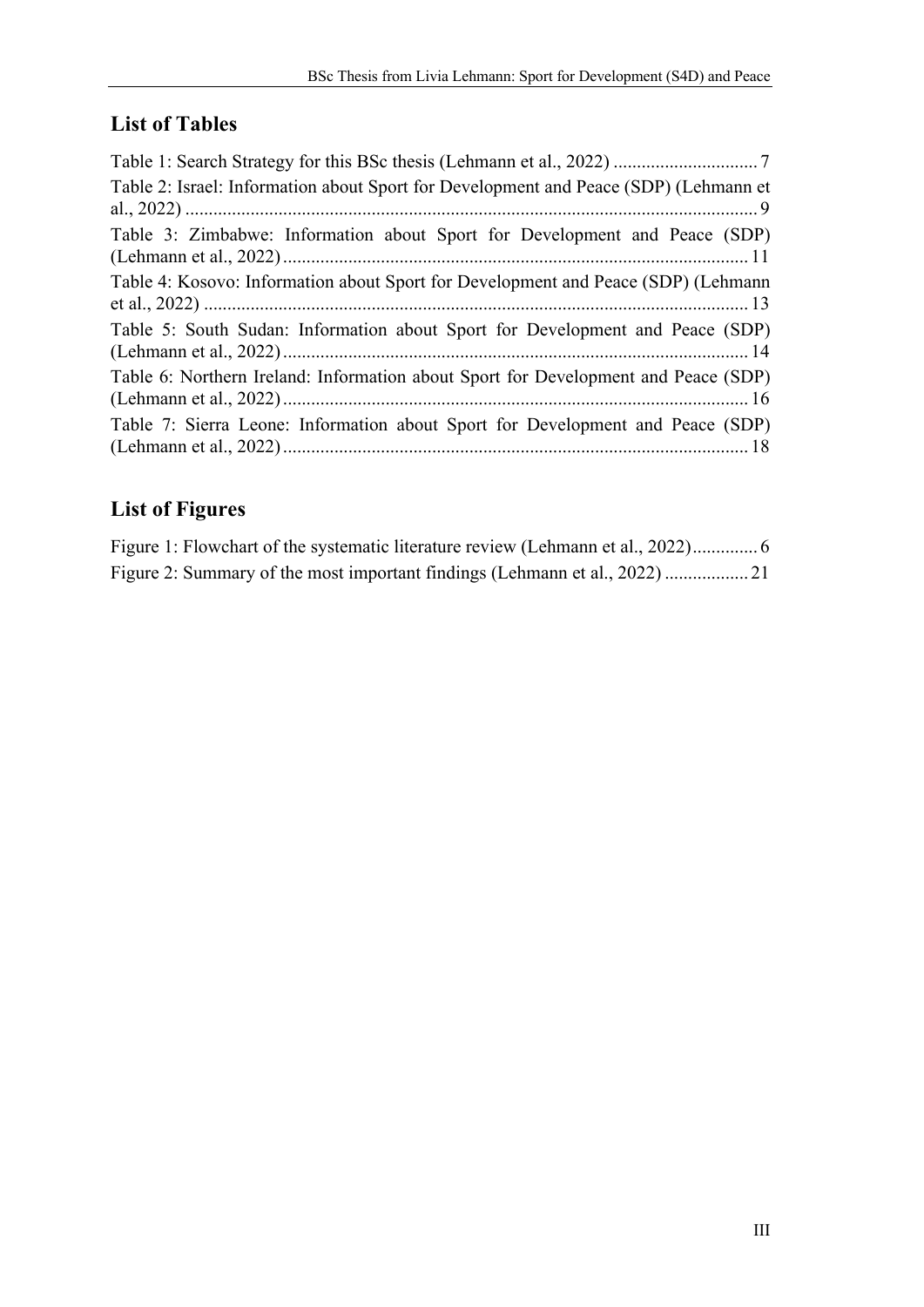# **Abstract**

The systematic review aims to provide an overview of the impact of sport on peacebuilding and development processes in selected regions. The focus is on peacebuilding and stabilization through sport. For this purpose, various projects dealing with sport and peace will be examined, described, and explained in more detail.

For the study search, different databases were sourced, and a precise search strategy was elaborated. Six projects that fit the criteria were finally used for the thesis. To describe the projects, different papers and homepages were consulted and analyzed.

In general, it can be stated that the projects positively influenced individual and interpersonal development and strengthen the relationship among humans. The sports projects offered the possibility of creating the first rapprochement between ethical groups in different contexts. This led to some extent to a reduction of prejudices and inevitable tensions. Sport as an instrument can thereby positively impact the promotion of peace and stabilization of a specific region and country.

It is essential to keep the limits of such projects in mind. The projects take place in a protected framework, are sometimes limited in time, and depend on external and local supporters and volunteers. Additionally, peacebuilding is a multimodal task that depends on many different international and regional dimensions in politics, economy, history, or culture.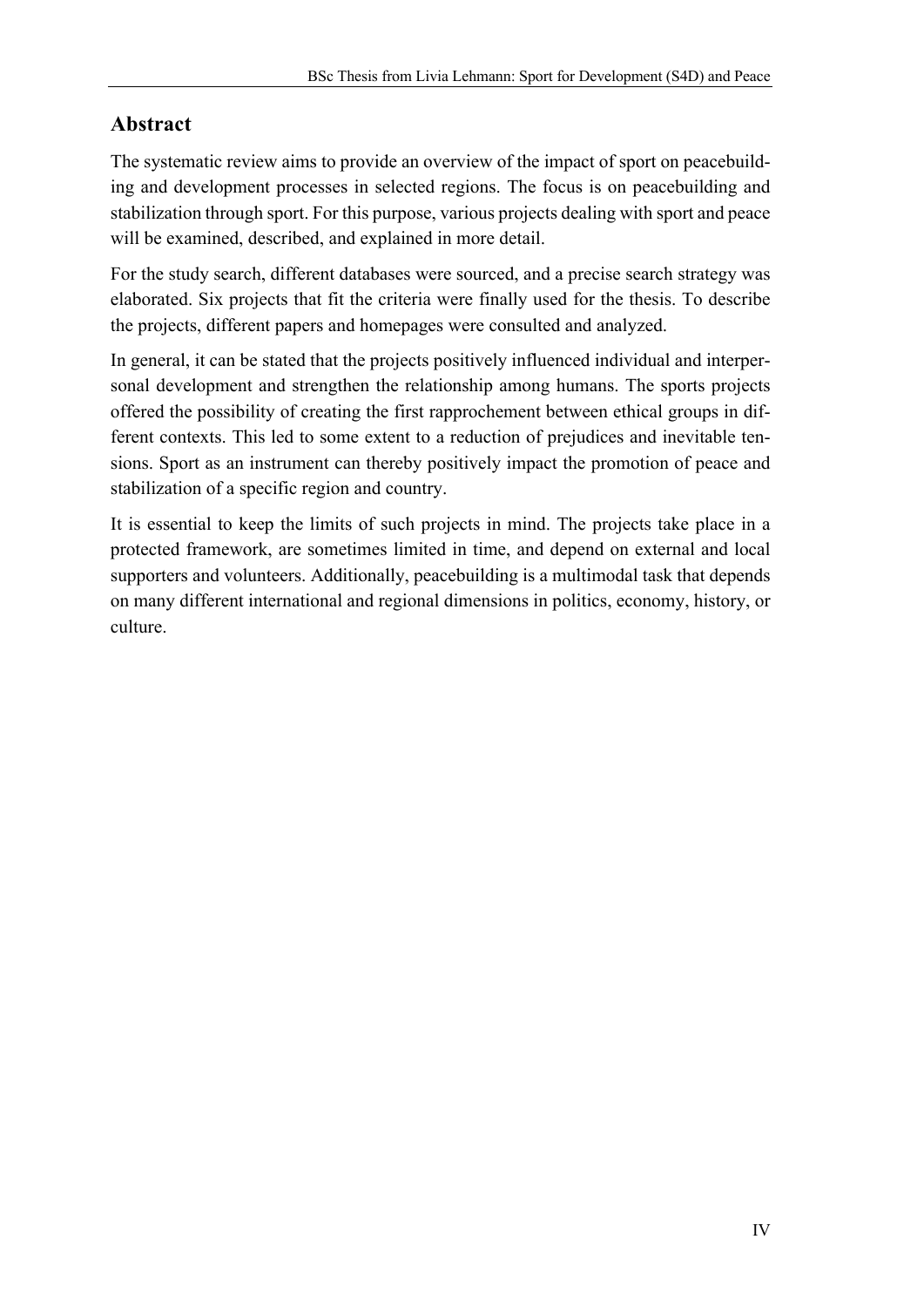# **Zusammenfassung**

Ziel der systematischen Untersuchung ist es, einen Überblick über die Auswirkungen des Sports auf den Friedens- und Entwicklungsprozess in ausgewählten Regionen zu geben. Der Fokus liegt dabei auf der Friedensförderung und Stabilisierung durch Sport. Dazu werden verschiedene Projekte, die sich mit Sport und Frieden beschäftigen betrachtet, beschrieben und näher erläutert.

Für die Studienrecherche wurde in verschiedenen Datenbanken recherchiert und eine genaue Suchstrategie ausgearbeitet. Insgesamt wurden schliesslich sechs Projekte, die den Kriterien entsprachen, für die Arbeit herangezogen. Zur Beschreibung der Projekte wurden verschiedene Artikel und Homepages konsultiert und ausgewertet.

Generell lässt sich feststellen, dass die Projekte einen positiven Einfluss auf die individuelle und zwischenmenschliche Entwicklung hatten und die Beziehungen zwischen den Menschen gestärkt haben. Die Sportprojekte boten die Möglichkeit, eine erste Annäherung zwischen ethischen Gruppen in unterschiedlichen Kontexten zu schaffen. Dies führte zu einem Abbau von Vorurteilen und unvermeidlichen Spannungen. Der Sport als Instrument kann sich somit positiv auf die Förderung des Friedens und die Stabilisierung einer bestimmten Region und eines Landes auswirken.

Es ist wichtig, die Grenzen solcher Projekte im Auge zu behalten. Die Projekte finden in einem geschützten Rahmen statt, sind manchmal zeitlich begrenzt und hängen von auswärtigen und lokalen Unterstützern und Freiwilligen ab. Zudem ist Friedensförderung eine multimodale Aufgabe, die von vielen verschiedenen internationalen, aber auch regionalen Dimensionen in Politik, Wirtschaft, Geschichte oder Kultur abhängt.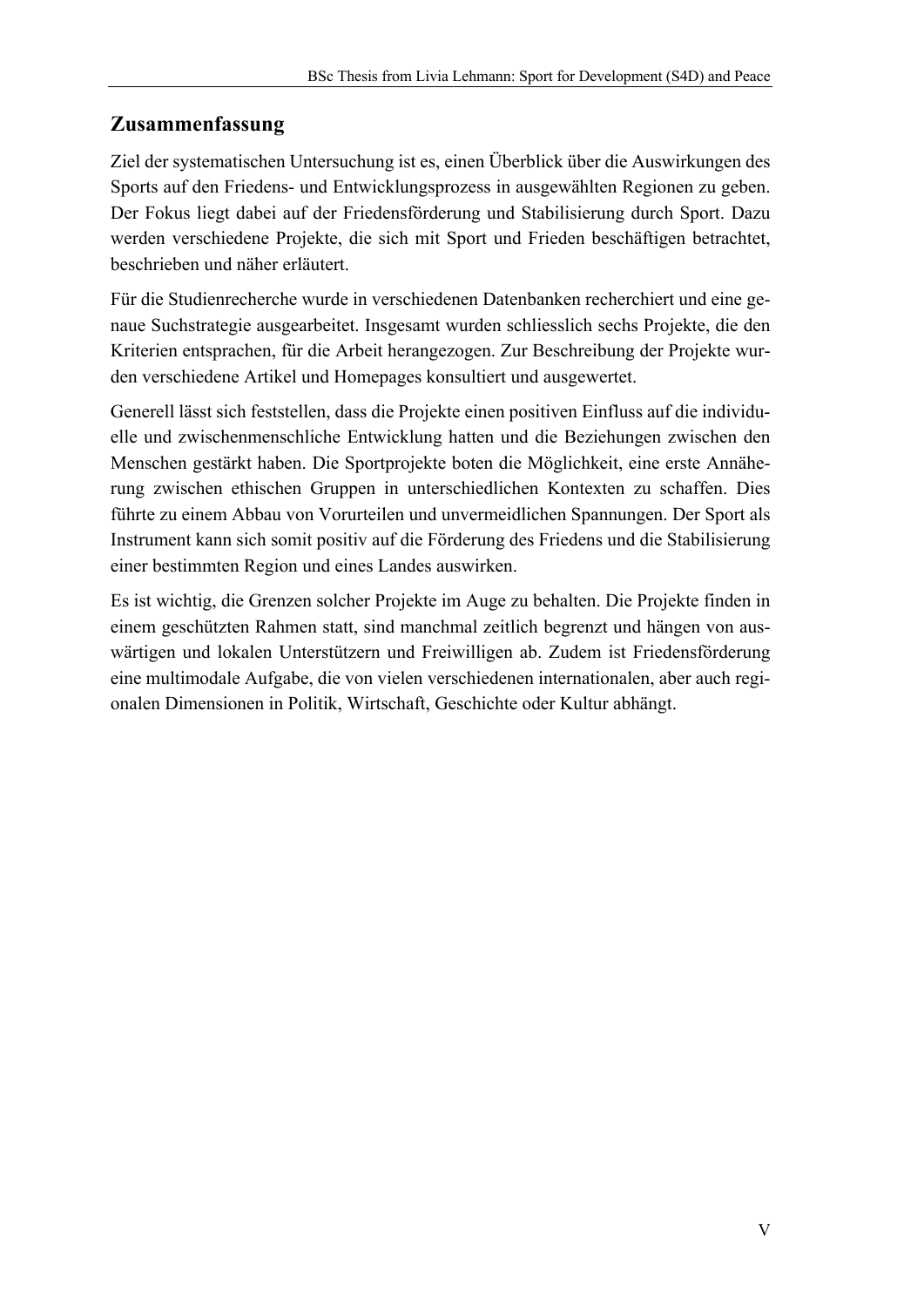# **Acknowledgment**

The exposure to a new field was highly instructive and exciting. I knew very little about development cooperation activities related to sport. With this paper, I was able to acquire new knowledge and gather insights into the process of peacebuilding through sports. Additionally, it was highly fascinating to put sport in a completely new context.

At this point, I would like to thank my supervisor Dr. Ivan Müller. As a supervisor, he provided me with an intriguing topic, mixing theory and practice and supporting me in my interests. Whenever I needed advice or assistance, Dr. Ivan Müller was available to help and guide me through my questions and concerns. It was a true pleasure to work with him.

Furthermore, I would like to thank my two fellow students who wrote their bachelor thesis on the same subject. It was a great help to exchange ideas now and then and get a second opinion in case of uncertainties.

Lastly, I would like to thank my family and friends for their support during these times.

Livia Lehmann, 27 May 2022, Basel, Switzerland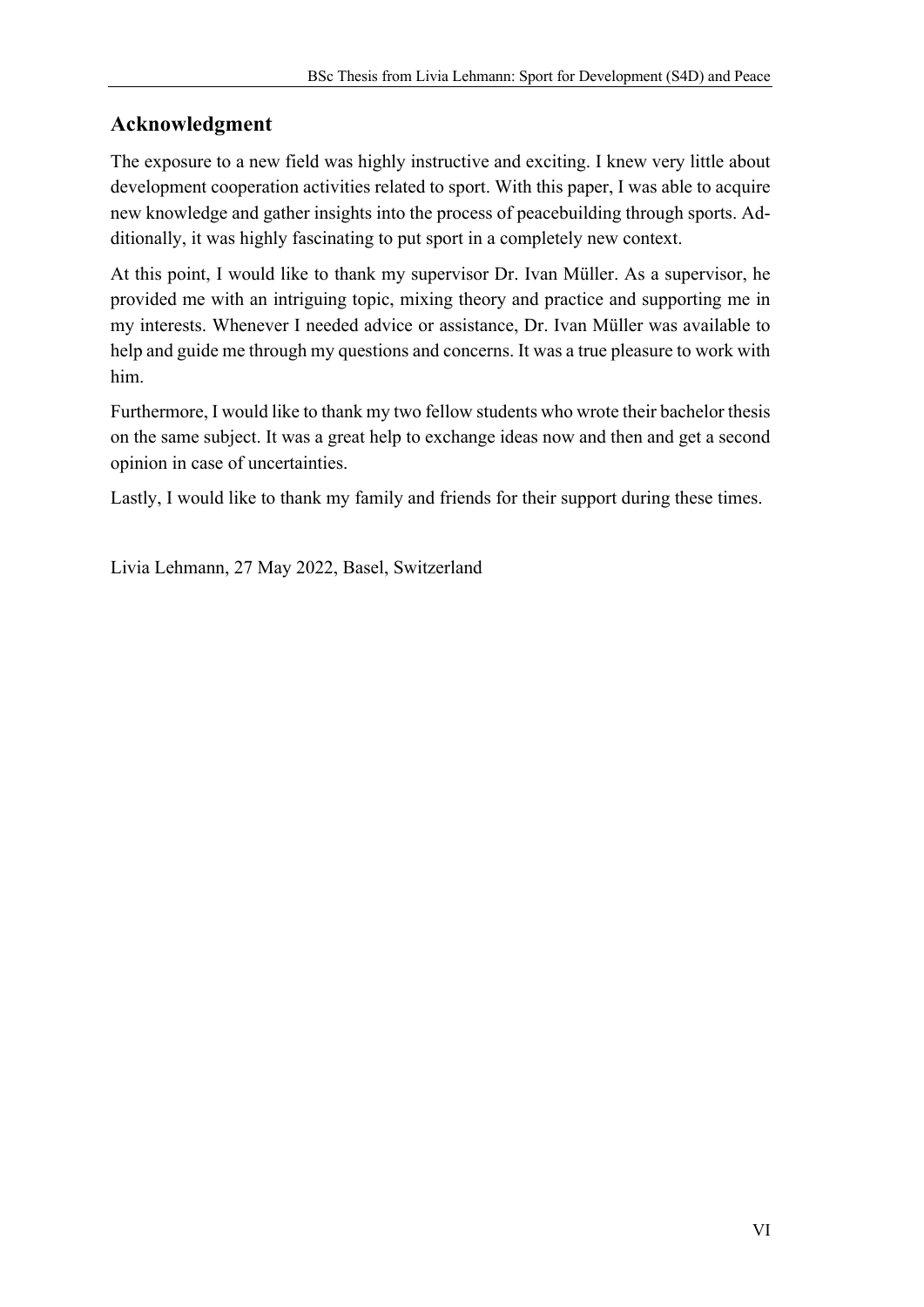# **List of abbreviations**

| <b>DDR</b>    | Disarmament, Demobilization and Reintegra-<br>tion                          |
|---------------|-----------------------------------------------------------------------------|
| EU            | European Union                                                              |
| <b>FA</b>     | <b>Football Association</b>                                                 |
| <b>FIFA</b>   | Fédération Internationale de Football Associa-<br>tion                      |
| <b>IFA</b>    | <b>Irish Football Association</b>                                           |
| <b>MDG</b>    | Millennium Development Goals                                                |
| <b>NCDDR</b>  | National Committee for Disarmament, Demo-<br>bilization and Reintegration   |
| <b>NGO</b>    | Non-governmental organization                                               |
| <b>NIF</b>    | Norwegian Olympic and Paralympic Commit-<br>tee and Confederation of Sports |
| Norad         | Norwegian Agency for Development Coopera-<br>tion                           |
| <b>OECD</b>   | Organization for Economic Co-operation and<br>Development                   |
| <b>OFFS</b>   | Open Fun Football School                                                    |
| POC           | Protection of civilian's mandate                                            |
| <b>SDP</b>    | Sport for Development and Peace                                             |
| <b>SDG</b>    | Sustainable Development Goals                                               |
| UN            | <b>United Nations</b>                                                       |
| <b>UNESCO</b> | United Nations Educational, Scientific and Cul-<br>tural Organization       |
| <b>UNICEF</b> | United Nations International Children's Emer-<br>gency Fund                 |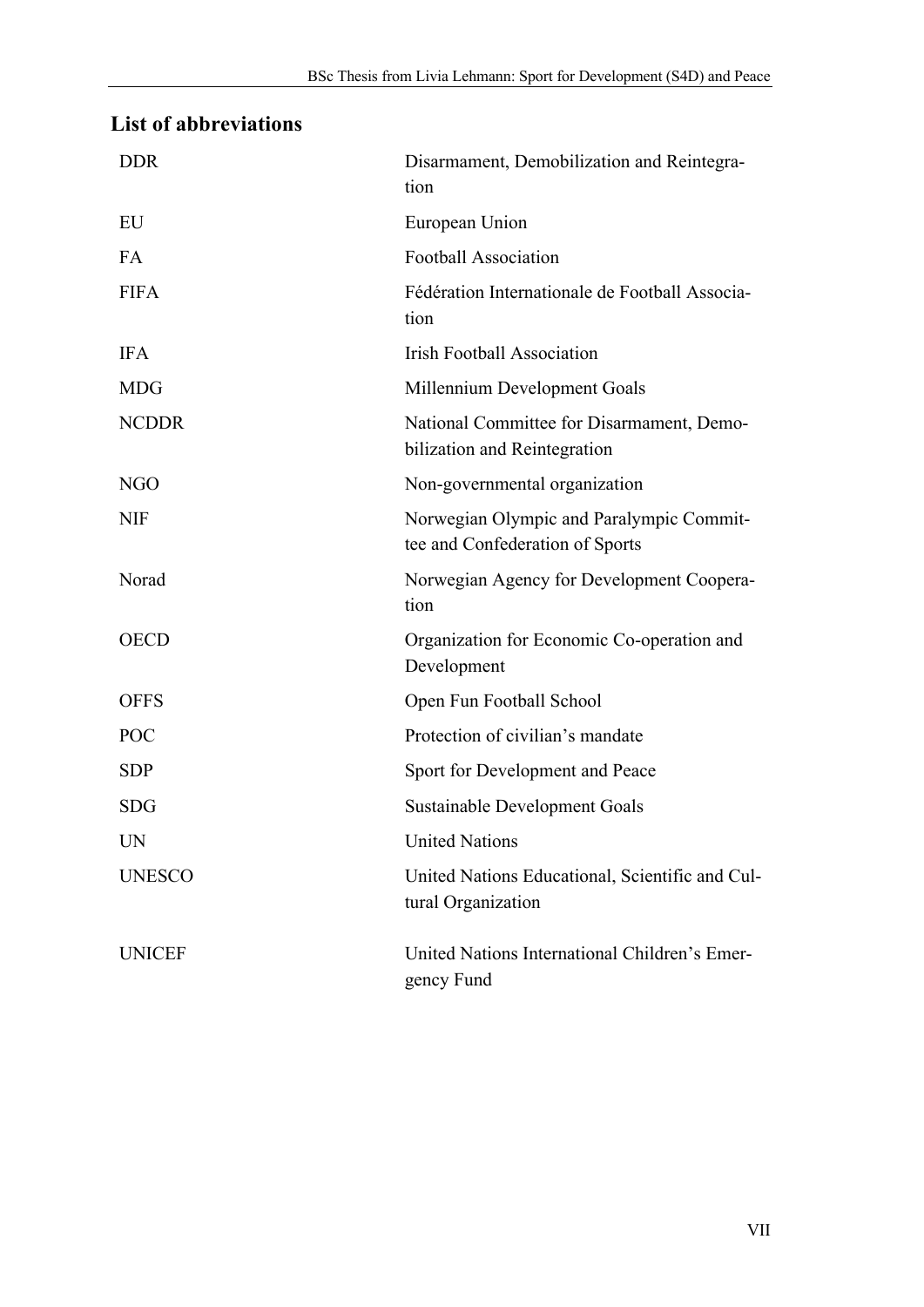# **1 Introduction**

*«Sport has the power to change the world. It has the power to inspire. It has the power to unite people in a way that little else does. It speaks to youth in a language they understand. Sport can create hope where once there was only despair. It is more powerful than governments in breaking down racial barriers. It laughs in the face of all types of discrimination. »*

*Nelson Mandela, ("Sport Has the Power to Change the World", 2021)* 

This quote holds much meaning, especially in today's world. The world today experiences a lot of suffering and war. The thought that something as simple as sport can contribute to bettering our world and our living together brings hope. In the above quotation, Nelson Mandela suggests that sport can positively affect people and form a path to more understanding and optimism among humanity. According to Adam Fraser (2021), Chief Executive of Laureus Sport for Good Foundation, sport can shape society in a positive nature. This thesis, therefore, considers this point of view and the opportunities that sports can offer ("Sport Has the Power to Change the World", 2021).

Sport has an impact on very different social structures. Regardless of ethical and social affiliation, it creates a community spirit and promotes integration, movement, and education. Furthermore, sport can positively promote upright and tolerant behavior, strengthen self-esteem, and create the willingness to act responsibly (Elsner, n.d.). Such research findings have led to sports becoming a beneficial and adjustable tool for various organizations (Schnitzer et al., 2013). For example, the United Nations [UN] promotes peace and development throughout the world by offering sports activities, sports projects, and different courses. In addition to the UN and nongovernmental organizations [NGOs], governments, development companies, and the media also recognize and use sport as a tool for development work and peace promotion (*International Day of Sport for Development and Peace | UNESCO*, n.d.).

In this paper, the focus lies on sport for development and peace [SDP]. An increasing number of companies and NGOs advocate that sport can play a crucial role in peacebuilding in countries with conflict situations or ethical disputes, be it nowadays or in the past. To this end, more and more projects are being set up in countries that precisely pursue this goal. The initiatives are often primarily aimed at children and young people and focus on recreational sports. Indirectly, sport seeks to create change in various areas of development such as conflict resolution, intercultural understanding, personal growth, equality, and social movements within communities (Hasselgård, 2015).

In another context, sport is often met with much criticism in various discourses. Topics such as racism, discrimination, and a lack of consideration for the environment are often discussed in connection with sports and sporting events. In this context, it is often said that sport acts more as a mirror of society ("Sport Has the Power to Change the World", 2021). Without disagreeing with this statement, as stated above, the focus of this paper lies on the positive aspects sport can provide. Due to this and the limited resources, this paper will not consider these criticisms in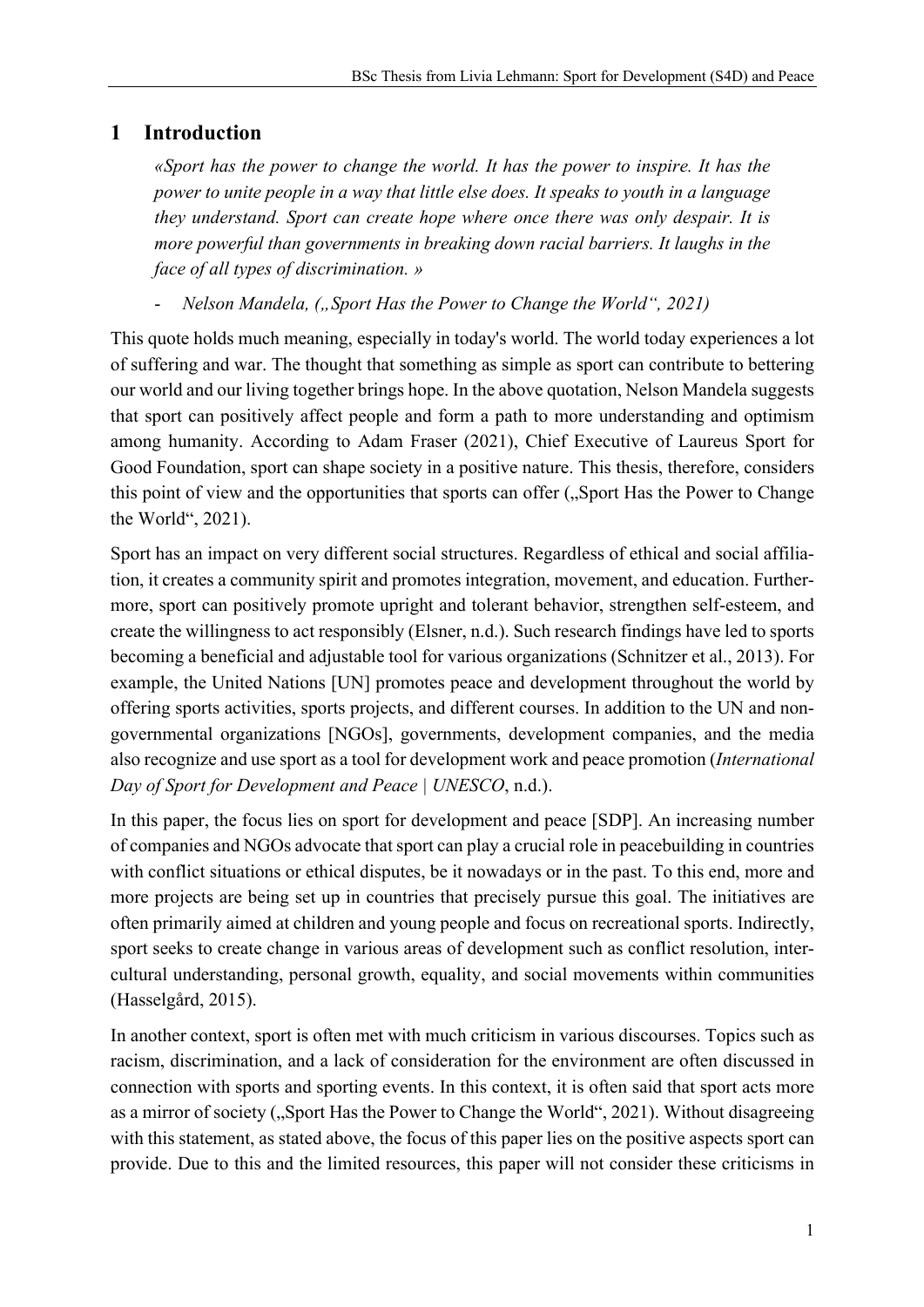detail.

This paper will discuss the central question: Which impact has sports on development assistance, especially peacebuilding? Accordingly, the strategy of reaching peacebuilding through sports is exceptionally crucial. For that matter, the following sub-questions will be answered:

- 1) Where and how are projects like this set up?
- 2) What is the primary purpose or goal of these peacebuilding projects?
- 3) How can we imagine peacebuilding through sports?
- 4) Are these kinds of projects based on sport alone or several sub-themes?

Different projects dealing with this topic will be examined and compared in detail to clarify these questions.

A compact overview of the paper will be presented in the following thesis. First, a theoretical background is provided on the UNESCO Chair, on sport and development, and more specifically on peacebuilding. Secondly, the used method will be described in detail. This is followed by the results found and a discussion illustrating these. Finally, the limitations are discussed, and an outlook for further research fields and the paper's relevance are illuminated.

# **2 Theoretical background**

In the following section, a short introduction of the theoretical background and state of research in the field of UNESCO Chair, sport for development, and sport for development and peace will be given.

# **2.1 UNESCO Chair**

The United Nations Educational, Scientific and Cultural Organization [UNESCO] aims to create peace and stabilization in education, science, and culture (*UNESCO in Brief | UNESCO*, n.d.). One of the UNESCO projects is the UNESCO Chairs Program/ UNITWIN. In this program, UNESCO relies on intellectual cooperation and promotes contact with universities and research institutions. The goal of this program is to reinforce international collaboration between universities, colleges, and research institutions. Those cooperations have different regional focuses like North-South, South-South, North-North, or bilateral. The university Basel is part of such a UNESCO Chair Program, the UNESCO Chair on "Physical Activity and Health in Educational Settings". The Chair has North-South cooperation between the University of Basel and the University of Nelson Mandela in Gqeberha, South Africa (*Overview | UNESCO Chair on "Physical Activity and Health in Educational Settings"*, n.d.). A joint project is the so-called Kazibantu initiative, with the primary mission to promote health and welfare for children from middle- to low-income countries and better school education with the help of sport (*Goals | UNESCO Chair on "Physical Activity and Health in Educational Settings"*, n.d.).

Furthermore, UNESCO programs help reach the Sustainable Development Goals [SDGs]. The SDGs aim to stop hunger, provide health, and well-being, equity, and climate action in the entire world. These goals were drafted in the UN Agenda 2030 and accepted by the UN General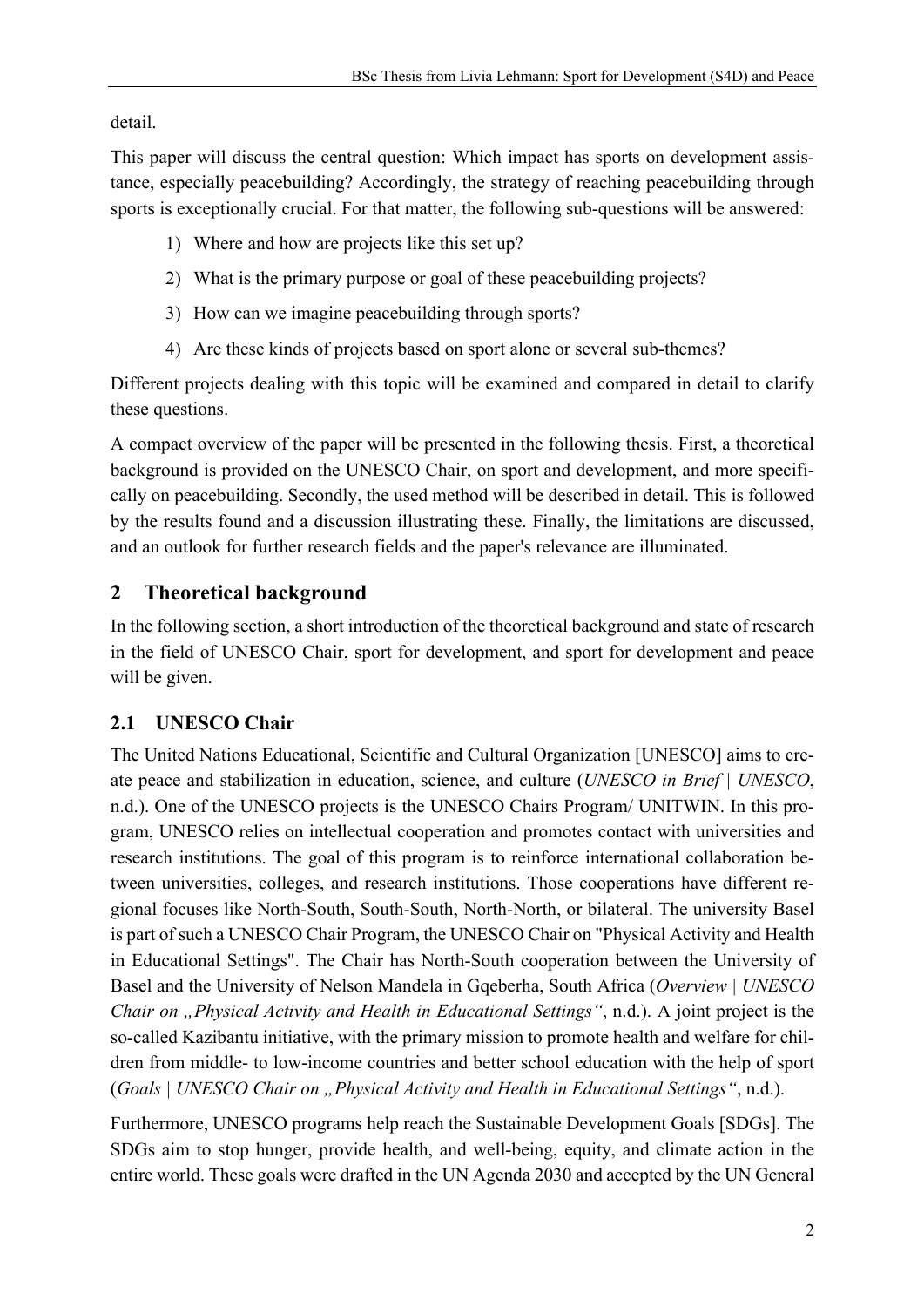Assembly in 2015 (*UNESCO in Brief | UNESCO*, n.d.). Some of these goals can be achieved or supported with the assistance of sport. For this reason, more and more organizations next to UNESCO have started to work on Sport for Development projects with a particular focus on Peace, Gender, Economy, Inclusion, Resource-Limited Countries, Health, Education (Dudfield & Dingwall- Smith, 2015).

A project is shortly explained to give an example of what UNESCO is currently dealing with. UNESCO is running a Fit for Life competition. This is organized to celebrate the launch of the Fit for Life campaign. This competition gives young people worldwide the opportunity to show the potential of sport in a picture. The initiative aims to demonstrate the empowering, inclusive, and developmental role of sport (*Winners of the Fit for Life Photo Contest | UNESCO*, 2022). This short reference is intended to transition to the topic of sport and development, which will now be explained in more detail.

# **2.2 Sport for Development**

Chappelet et al. (2005) define sport as an essential human need. Every child enjoys playing and moving, no matter where they live or where they come from. Through sports, children can learn how to compete peacefully, deal with victory and defeat, accept rules, and explore the limits of their bodies. In other words, sport helps children to develop important social skills. Moreover, sports can also promote the personality development of youth and adults. This should be reason enough to see sport not as a luxury good, especially in developing countries, but as an important current and future investment. The mentioned positive characteristics make sports and games welcoming tools to promote the development process individually and collectively. There is a growing consensus in the scientific community that sport plays an essential role in achieving global development goals (McCullough et al., 2022). This statement is underlined by a significant commitment made by the UN. The decision to make 2005 the international Year of Sport and Physical Education. The aim of this was to draw attention to the essential role of sport in achieving unique goals, which concern:

*"poverty reduction, achieving universal education, promoting gender equality, ensuring environmental sustainability and combating HIV/AIDS" (Beutler, 2006, p.22).*

In the history of sports as a development tool, this was a key step (Chappelet et al., 2005).

For this reason and the causes mentioned above, an increasing number of non-profit and nongovernmental organizations, UN departments, private sectors as well as international organizations are interested in using sport as a tool for achieving personal, national, and international development goals (*Sport for Development and Peace | DISD*, n.d.).

The term will be clarified a little more to deepen this discourse about SDP further. A distinction between "development plus sport" and "sport plus development" is made. Both deal with the same topic but with different emphases. In one, the development goals are dominant, whereas, in the other, the sport is in the center (Chappelet et al., 2005).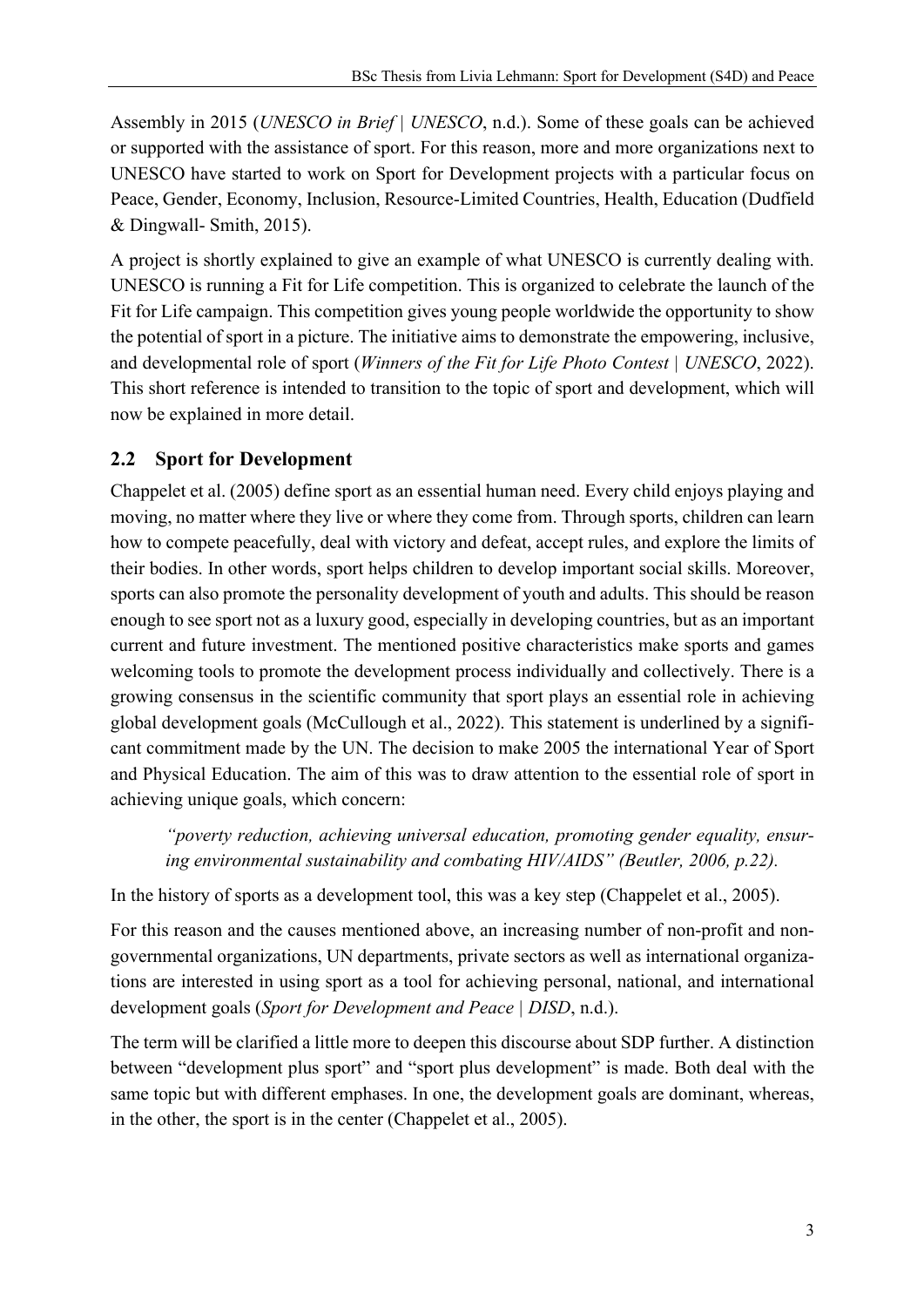#### **Development plus sport**

Projects promoting development plus sport are primarily used by development organizations, governments, and NGOs. Sport is used as an instrument to achieve specific development goals (Chappelet et al., 2005). In this regard, sport is a tool in a more extensive process, which shall achieve various non-sporting outcomes like more peace, economic development, and better health (*Sport for Development Research Initiative | Sportanddev.Org*, n.d.). Two specific examples would be, fighting HIV and AIDS or reintegrating children from the street into normal structures and society with the help of sports projects (Chappelet et al., 2005). This type of project is often referred to in the section on the results.

#### **Sport plus development**

Consequently, projects promoting sport plus development focus on the sport itself and try to promote sports and sport-education (Chappelet et al., 2005). They are preferably used by the government or by active actors in the sports world, like the FIFA (*Football Development*, n.d.). Such projects often sport events, create income opportunities, provide infrastructure, or even change social structures, whether intentional or not. Which then helps and supports development processes (Chappelet et al., 2005).

Returning to the main topic of sport for development, Schulenkorf & Sugden (2011) mention that in different areas of sports management, it is increasingly seen as an integrating and exciting opportunity to promote social well-being in a community. Sportive or cultural events can help people develop a more robust community feeling. Implementing different sports programs within or between communities helps to establish social capital and social change. Social capital implies developing more trust and strengthening connections and mutuality among people. In contrast, social change is more about increasing emotional relationships within or between groups, such as creating a social identity or a sense of belonging. The following examples may clarify these aspects: Sports projects can, for example, influence existing gender roles or assist ethically or culturally divided groups in establishing contact, building bridges, and finding solutions to conflicts (Schulenkorf & Sugden, 2011). These findings form the transition into the specific topic of "SDP" more precisely Sport for Development and Peace.

#### **2.3 Sport for Development and Peace**

In countries where conflicts have occurred or still occur, sport is an ever more important tool in development and peacebuilding. Sport can be used as a common language (Dart, 2019). The language of sport is simple and understandable for everyone (Chappelet et al., 2005). This shows the "power of sport" (Dart, 2019). No matter what politics are pursued, what language is spoken, or what religion and culture one belongs to, sport has the power to bring people together.

Moreover, it can reach everyone. Sporting games awake joy, which is a human need. It motivates participation like no other pastime. Sporting events, such as football, volleyball, or other games, offer an easy chance to get in touch with people outside of politics. This forms an excellent basis to get to know each other better, reduce inevitable tensions and prejudices, and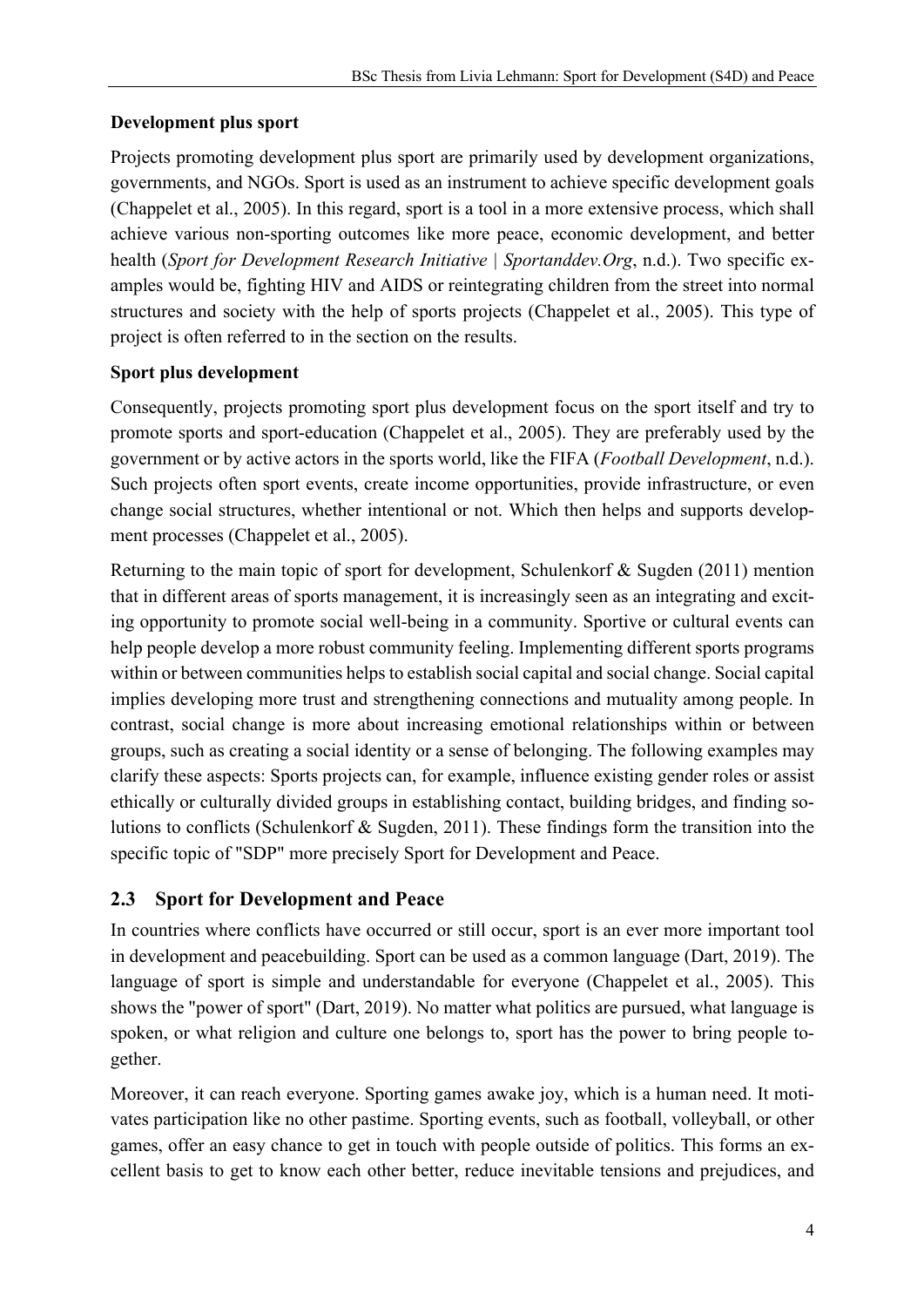push the fear of being different to the side (Chappelet et al., 2005). As a result, sport is a tool to build a positive and stable environment where peace, tolerance, and respect can be created and to support the normalization and humanization of "others" (Dart, 2019). For example, it can bring specific ethnic subgroups closer and change views towards others.

Furthermore, Chappelet et al. (2005) illustrate the peacebuilding characteristics by enhancing identity and solidarity, strengthening interaction, and forming structure between groups and people. On a personal level, sport can help consolidate self-respect, self-effectiveness, and handling aggression. Additionally, with the help of rules and referees, sport shows the boundaries between aggressive behavior that is still tolerated and violent trade that does not want to be seen.

Despite all of this, sport as an instrument alone cannot lead to more peacebuilding and resolve a conflict between two countries, groups, or people. For that, very different tools, such as politics and economics, are needed (Chappelet et al., 2005).

In the following, we will take a closer look at the word "peacebuilding". John Dart (2019, p. 4) described peacebuilding in his article Sport and Peacebuilding in Israel/Palestine as follows:

*"Talking about all processes, which happen before, during, and after a violent conflict, to prevent, end, or transform violent conflicts create the necessary conditions for sustainable peace."*

The peacebuilding process often involves partnerships with players such as local, national, and international NGOs and the government (Dart, 2019). Moreover, to achieve the goal of greater stabilization and peace through sport, promoting the participation of developing countries in institutions of global governance is of great importance. International sports organizations must promote this inclusivity. This is already being attempted, for example, with the Olympics or other significant events like European or world championships being held in countries such as Brazil, China, or South Africa (McCullough et al., 2022). Now that all the essential terms have been clarified, the following is a presentation of the methodology.

# **3 Method**

The following section discusses the research method and the execution plan in more detail. Therefore, the conduct of a systematic review will be shown and explained.

# **3.1 Systematic Review**

In this bachelor thesis, the systematic review was chosen as the methodology. The meaning of this will be explained in the following section.

# **3.1.1 Definition**

A systematic review summarizes the current knowledge on a particular topic. This knowledge is often available in empirical research findings. The structure and categorization of the results on a specific theme are important (Willems, 2020). This is because the review elaborates on the current state of research, stimulates critical thinking, and supports scientific work (Hofer, 2019).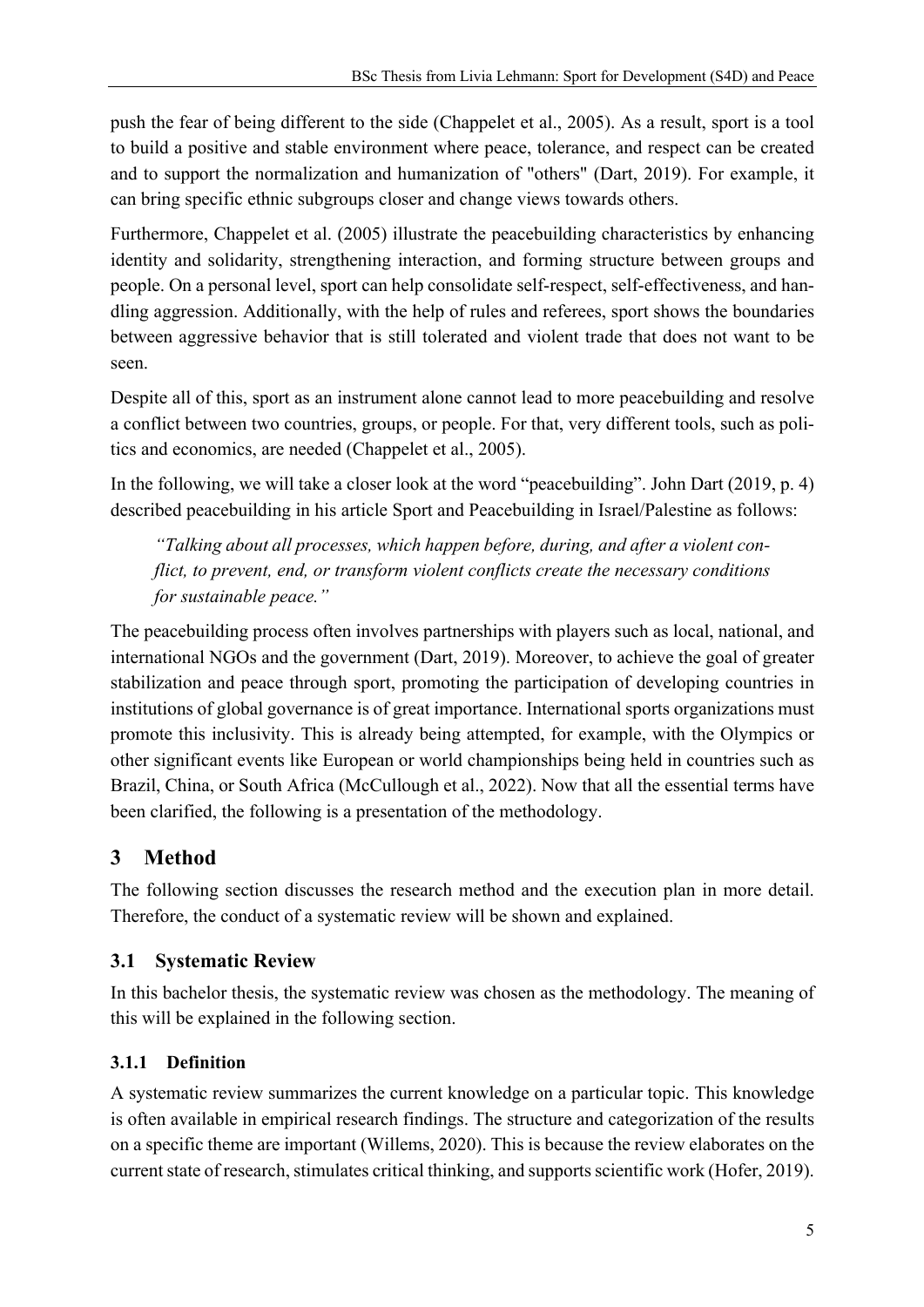The outline of the systematic review is divided into two main parts, a theoretical and an empirical claim. On the one hand, a theoretical and conceptual framework needs to be clarified, and on the other hand, a literature search has to be developed, and data analysis has to be done.

There must be an accurate and precise research question (Willems, 2020), and the search strategy must be exact, complete, and transparent (Gusenbauer & Haddaway, 2020). Furthermore, it is essential to establish a systematic and explicit method to identify the relevant literature and analyze and present it accurately afterward (Hofer, 2019). In the end, with this methodology, three goals are pursued. First, the author must collect all essential data with limited resources on one topic to get the best from it. Second and third, transparency and reproducibility should be ensured (Gusenbauer & Haddaway, 2020) . The following section takes a closer look at the precise procedure of the systematic review.

#### **3.1.2 Procedure**

First, a precise and correct research question has to be elaborated, and an initial idea of the current state of research in the defined area has to be gathered. Afterward, a conceptual framework must be developed (Willems, 2020). This involves clarifying already existing knowledge for the chosen topic (*Theoretischer Rahmen einer Abschlussarbeit*, 2015). Additionally, a search strategy needs to be designed. During the design, the relevant databases should be selected, and the search terms and the documentation of the results have to be defined. The exact search strategy for the presented work is explained in more detail in a separate section. After finishing the search process, the found data must be evaluated.

A multistage procedure should finally define the study selection. This means that the literature found is discarded in several steps until only the best relevant articles are left. The evaluation is done according to scientific criteria such as internal validity, i.e., avoiding systematic errors, and external validity, like the generalization of studied facts (*Kritische Bewertung der Studien*, n.d.). Finally, the collected data, namely the different projects, which deal with peacebuilding through sport, are each summarized according to a particular template, and the results are systematically compared and discussed (Willems, 2020). The whole process has been included in a flowchart (figure 1) below for illustration purposes. In the next section, the search strategy is explained in more detail.



**Figure 1: Flowchart of the systematic literature review (Lehmann et al., 2022)**

#### **3.1.3 Search Strategy**

A targeted search strategy was used to narrow down the search better. The most important terms derived from the research question were recorded in table 2 and supplemented with sub- and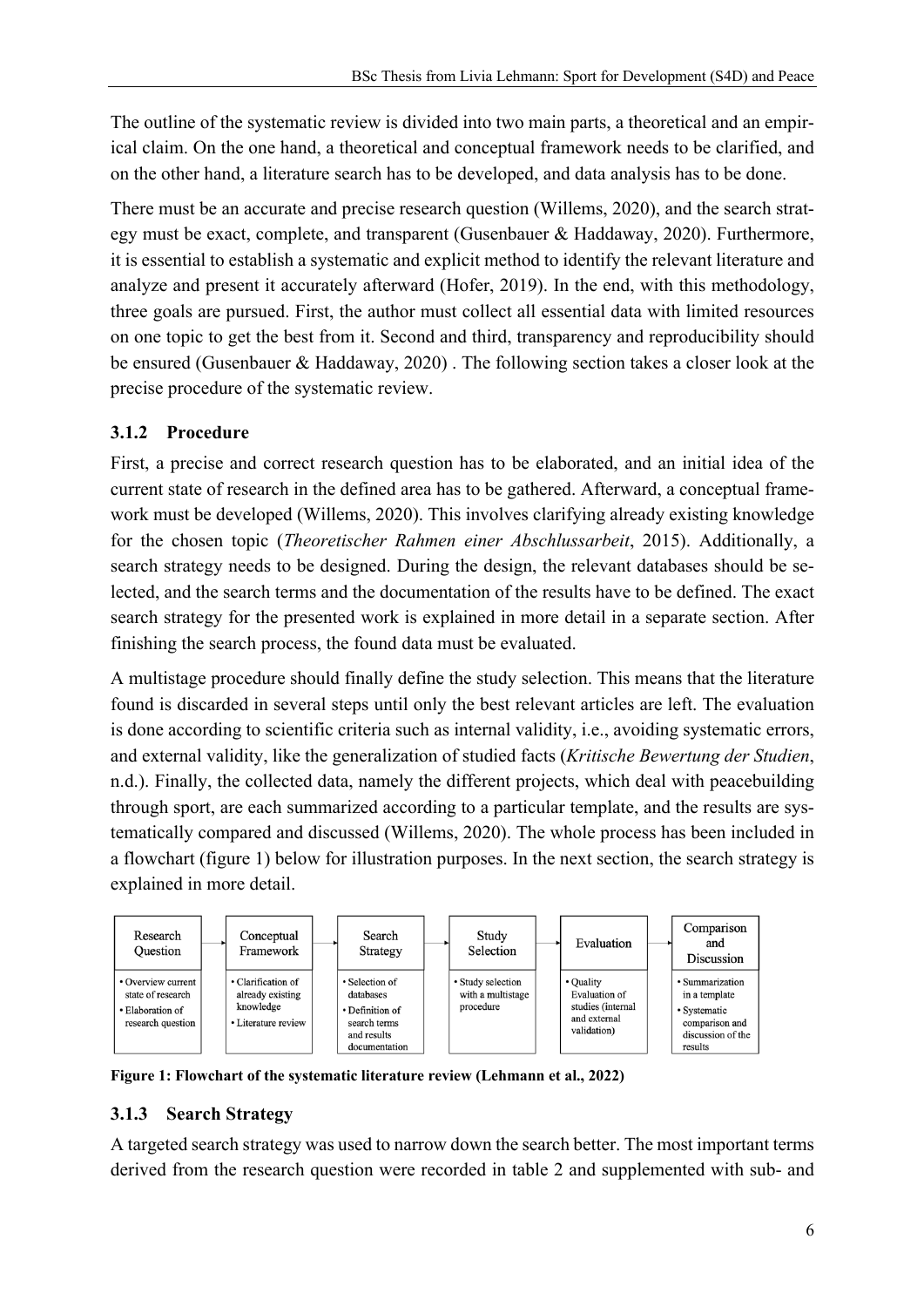super-terms, synonyms, etc. The different terms have been collected through a web search, by consulting a dictionary, and through the keywords, which were presented in the articles.

| <b>Source terms</b>    | <b>Sport</b>       | development              | Peace               |
|------------------------|--------------------|--------------------------|---------------------|
| <b>Synonyms</b>        | physical activity  | change                   | truce               |
|                        | exercise           | progress                 | quietude            |
|                        |                    | improvement              |                     |
|                        |                    | elaboration              |                     |
| <b>Related term</b>    | physical education | ۰                        | stability           |
|                        |                    |                          | harmony             |
|                        |                    |                          |                     |
| <b>Generic term</b>    | pastime            | process                  | $\blacksquare$      |
|                        | distraction        |                          |                     |
|                        | activity           |                          |                     |
| Subcategory            | football           | $\overline{\phantom{0}}$ |                     |
|                        | ball sports        |                          |                     |
|                        | fitness            |                          |                     |
|                        | dancing            |                          |                     |
| <b>Other languages</b> | Aktivität          | Entwicklung,             | Frieden             |
|                        | Bewegung           | Verbesserung             | Friedensförderung   |
|                        |                    |                          |                     |
| <b>Other</b>           | sport management   | sport for development    | sport for peace     |
|                        | sport program      | community                | peacebuilding       |
|                        |                    | engagement               | peacemaking         |
|                        |                    |                          | conflict resolution |
|                        |                    |                          | conflict prevention |

**Table 1: Search Strategy for this BSc thesis (Lehmann et al., 2022)**

The above-listed words were used on different platforms and combined in various ways to find the best possible projects on the theme of SDP. For this purpose, platforms such as Google Scholar, PubMed, and UNESCO were used. When articles on the topic were found, they were divided into three categories after initial skimming. These categories were: Perfect fit, informative but medium fit, or poor fit. After the search had been completed, the papers considered were read carefully and incorporated into the template explained below.

#### **3.1.4 Template**

As already mentioned, the projects found about peacebuilding through sport were summarized according to a previously established template. The summaries are based on different subcategories in the template. Examples of these subdivisions are the cooperation type, the most scientific publications, or reports, utilized resources, learnings, difficulties, etc. This structured procedure helped to compare and evaluate the collected data. The complete template can be found in appendix A. This concludes the section of the selected method and leads to the discovered results.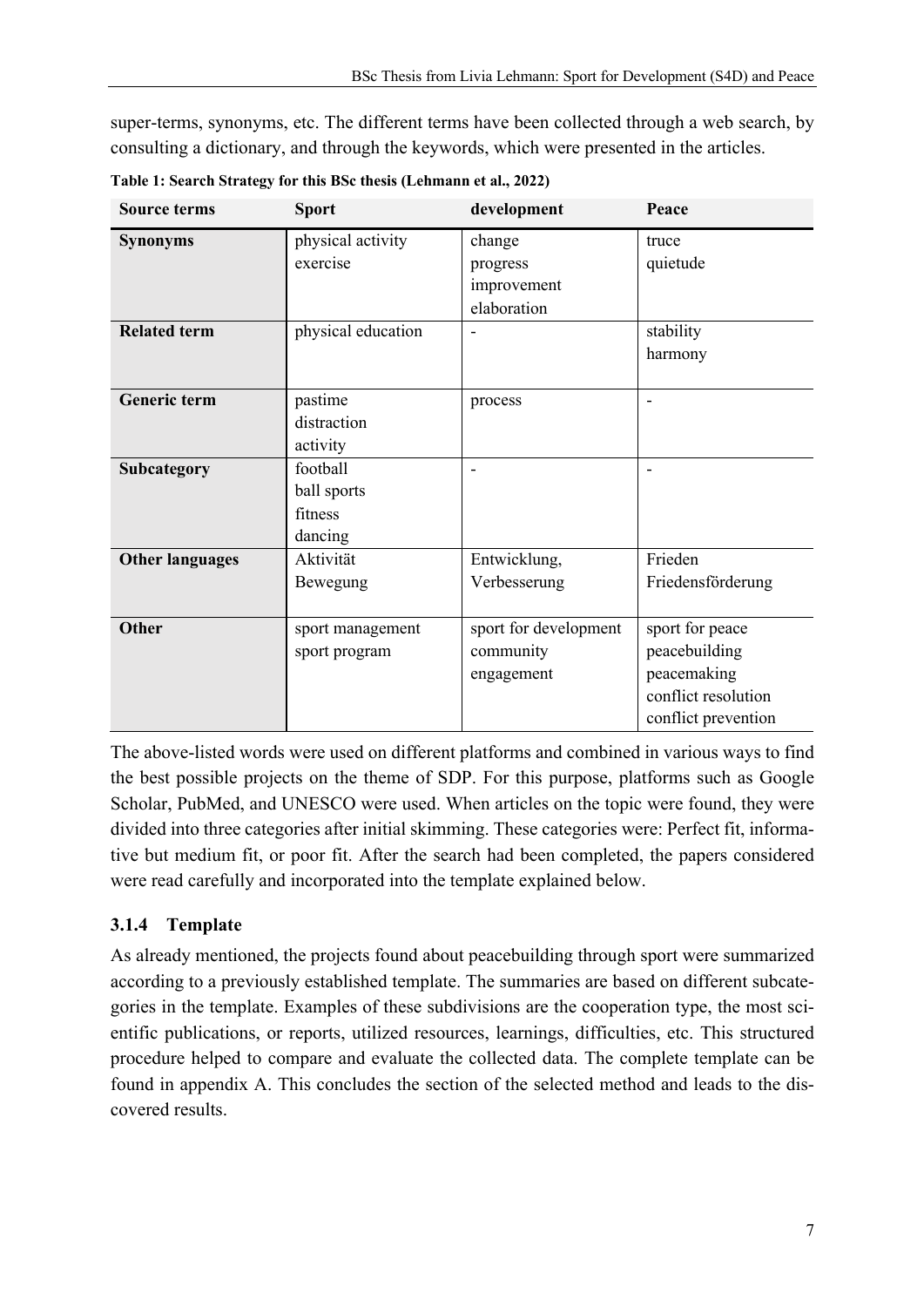# **4 Results**

The following section presents projects on sport for development and peace collected from different literature sources. A total of six SDP projects, for example, in countries like Israel or South Sudan, are elaborated on and examined in more detail. Sections 4.1-4.6 are structured as follows. In the first place, it is explained roughly why peacebuilding measures are needed; then it is described how and when the program was developed. Further, a description of the actions, which were implemented, what benefits the projects have brought, and what difficulties they have encountered, is given.

# **4.1 Israel - Sport for Development and Peace Program**

The following project is an example of peacebuilding through sports in Israel. The project that will be looked at a little closer is the Football for Peace Project [F4P]. The program was launched in 2001 and the first project took place in the city of Ibillin, which is in Northern Israel. It was a 7-day coaching camp, in which football lessons were offered every day. The idea was to involve the Jewish community of Misgav next to the Muslim and Christian Arab children. This is due to the main objectives of the F4P of promoting peace and harmonization in Israel and building bridges between the deep-rooted religious, ethnic, and socio-cultural divisions between Jews and Arabs. These tensions and divisions arose with the establishment of the state of Israel in 1948. It certainly was what the Jewish community desired but was unfavorable for the Palestinian population. As they consider the land on which Israel lies today initially as their homeland. After a civil war, which put many Palestinians to rout, the armistice was declared in 1949. Only a tiny part of the Palestinians remained in Israel, with a majority fleeing to the surrounding neighboring countries (Schulenkorf & Sugden, 2011). In the following section, only the Palestinian population in Israel is considered. Although they have equal rights in Israel, there is discrimination in various areas of life, such as education, health, work, and housing (Dart, 2019).

The Football for Peace project combats this inequality and exclusion. The program has grown a lot in nine years since its initial. Third different projects have been launched, and 33 Cross Community Sports Partnerships [CCSPs] with local communities have been established. There is a strong emphasis on holding the camps in places that are considered neutral, i.e., politicsfree zones, and the helpers are told to leave their own ideological and political views aside. These camps are meant to be a safe place that offers intercultural activities and diverse sporting activities. Their curriculum is built on five basic principles, which are:

*inclusiveness, equality, respect, trust, and responsibility* (Schulenkorf & Sugden, 2011, p. 239)

Accordingly, the program primarily pursues SDGs 3 and 16 (good health and well-being and peace, justice, and strong institutions). The realization of the F4P project is realized by local and overseas volunteer helpers, all of whom have undergone specific training. Each project is intended to have approximately the same structure, but it is adapted locally to the surrounding circumstances. The children are divided into two age groups and then further into small groups. There should be a mix of Arab and Jewish children, as well as in the coaching teams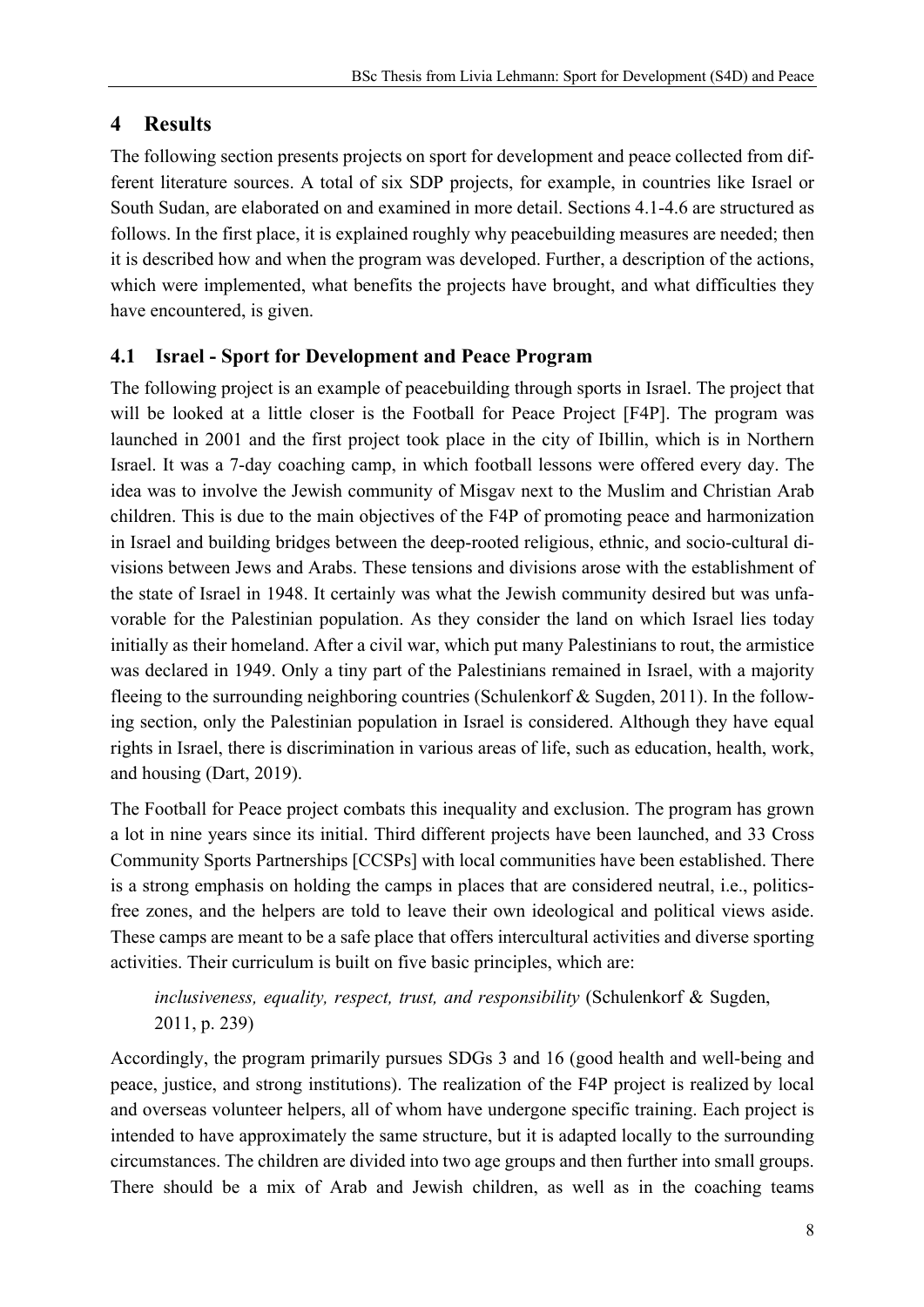(Schulenkorf & Sugden, 2011).

The F4P Homepage shows some of the impacts that the program has achieved. In total, about 8000 children participated in these projects in Israel. Friendships have been formed, and good and beautiful experiences have been made (*Our Impact | Football 4 Peace International*, n.d.). The program is supported by many organizations and has partnerships with the British Council Israel, the Israeli Sports Administration, the German Sports University in Cologne, Cologne City Council, the (English) FA, the German FA, and hundreds of voluntary co-workers and volunteers (Schulenkorf & Sugden, 2011). In the papers about F4P in Israel, some difficulties are also listed.

On the one hand, it is underlined that it is difficult to make a real contribution to peacebuilding when no political foundations have been laid. On the other hand, it is claimed that the projects are partly used as propaganda for the Israeli government. As the systematic oppression of the Palestinian population continues and no meaningful peace talks are taking place (Dart, 2019). Furthermore, at the local level, some resident volunteers are under-trained and unprepared. For the further implementation of such projects, it is therefore important that local coaches are well trained in sports but also educated in peace promotion. Responsibility must be handed over by international experts. Besides, the whole community must be involved. To really achieve social development, work has to be done beyond the sports arena. Parents, friends, and the community need to be involved in project-related support activities to enable social exchange and transmit a positive atmosphere (Schulenkorf & Sugden, 2011). Subsequently, a shortlist of the most important key data about the project is recorded in a table. This same type of table (tables 2-7) follows for each of the projects.

| The most scientific publications<br>of the report                                             | Sport for Development and Peace in Divided Societies: Cooperat-<br>ing for Inter-Community Empowerment in Israel                                                                                                                                                      |
|-----------------------------------------------------------------------------------------------|-----------------------------------------------------------------------------------------------------------------------------------------------------------------------------------------------------------------------------------------------------------------------|
| <b>Organization and URL</b>                                                                   | Football 4 peace: F4P<br>https://www.football4peace.org.uk                                                                                                                                                                                                            |
| Cooperation                                                                                   | North-South-South Cooperation                                                                                                                                                                                                                                         |
| Possible points of contract with<br>our UNESCO Chair, or possible<br>collaboration potentials | Similarities: SDG 3 is pursued, promoting collaborations with dif-<br>ferent organisations, universities, and government organizations<br>Collaboration potential: follow similar development goals but pur-<br>sue a quite different main goal, therefore rather not |
| Languages                                                                                     | English                                                                                                                                                                                                                                                               |

**Table 2: Israel: Information about Sport for Development and Peace (SDP) (Lehmann et al., 2022)**

#### **4.2 Zimbabwe - Sport for Development and Peace Program**

The National Olympic Committee of Norway [NIF], is a large voluntary organization (*National Olympic Committee of Norway – (NIF) – Points Project*, 2018). As an umbrella organization, they run and are responsible for all kinds of sports in Norway. The Cambridge dictionary defines an umbrella organization: *as an organization that controls or organizes the activities of several other organizations* (*UMBRELLA ORGANIZATION | Bedeutung im Cambridge*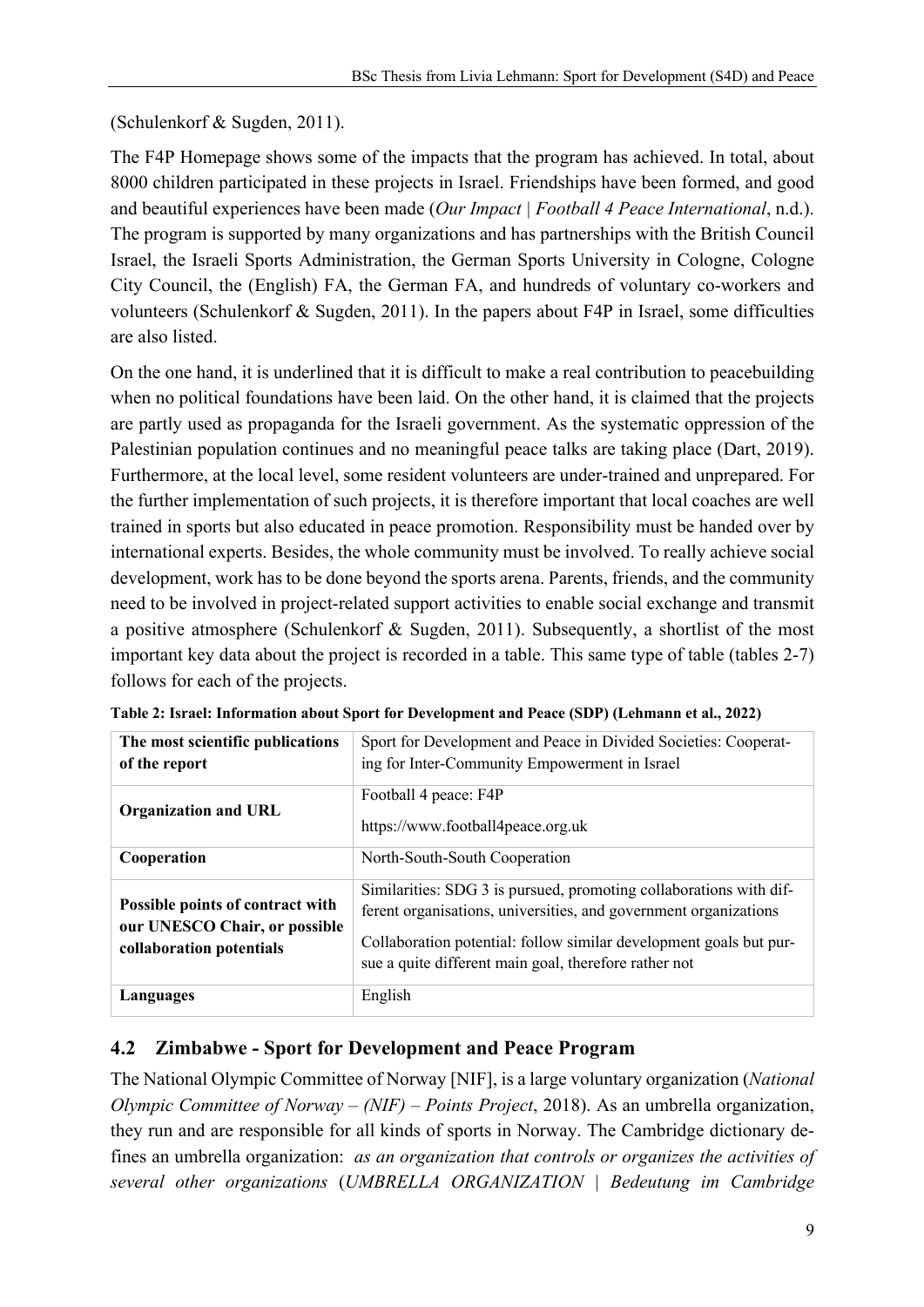#### *Englisch Wörterbuch*, n.d.)

Hasselgård & Straume (2014) explain that NIF is based on the Norwegian sports model. The model, in turn, is built on the basic idea that sport is for everyone. The health and welfare of all people should be ensured. In this sense, it is a public concern, and everyone should have the opportunity to participate in sporting events. Additionally, sports clubs in Norway are often multidisciplinary and run by local committees. In a broader sense, these sports clubs are related to social democratic values like fellowship, tolerance, harmony, and collectivism, which are strengthened in the process. NIF was convinced, that all these thoughts should be transmitted to other countries, which led to the launch of SDP projects in Zimbabwe in 1991. These projects are meant to primarily support the Zimbabwe Sport and Recreation Commission [SRC]. Hasselgård & Straume (2014) describe that the aim of the SDP programs was to develop a better mass sports system in the capital Harare, with the long-time goal to promote democracy, gender equality, and more human rights. Hence the cooperation between NIF and SRC led to the development of sport on the one and development through sport on the other hand (Hasselgård & Straume, 2014).

Now a little insight into life in Zimbabwe to better understand why implementing the projects was necessary, will be given. In 2008, there was very high inflation, and many residents were unemployed. In addition to financial problems, there were and still are gender inequalities and long-standing tribal conflicts between different ethnic groups (Canever, 2015). Sport is seen as a task of the school and not necessarily as a leisure activity, and so finally, the focus has less been put on volunteering. Thus, parents were less familiar with participating in sport events to support their children and have not seen sports as necessary as opposed to academic achievement (Hasselgård & Straume, 2014).

The SDP project was expanded in 2008 to a community sport development program [CSDP] by the SRC and supported by the NIF and UNICEF. The Norwegian Agency for Development Cooperation [Norad] finances the whole project. The community sports development program CSDP has two primary responsibilities. One is mainly to promote and develop multidisciplinary sports in different country provinces. The main physical activities which are encouraged are football, netball, athletics, and volleyball. The other is to extend youth education through sport [YES] (Hasselgård & Straume, 2014). The program helps educate youth on vital issues like HIV and teaches them more about life skills such as responsibility and self-initiative in daily life (*Youth Education through Sport (YES) - United Nations Partnerships for SDGs Platform*, n.d.). Resulting, YES aims to create a safe place where children can also take responsibility for themselves and the community (*YES - Youth Empowerment Through Sports*, n.d.). Through CSDP, SDGs 3, 4, and 16 will be pursued (good health and well-being, quality education, and peace).

The program has been implemented in local schools because the infrastructure and possible tools were in place, and they have been able to reach out to more children. Both sides have benefited from this cooperation. On the one hand, the teachers have learned through the program how to teach sports better and on the other hand, the CSDP has benefited by offering sports activities during school (Hasselgård & Straume, 2014). The realization of the CSDP led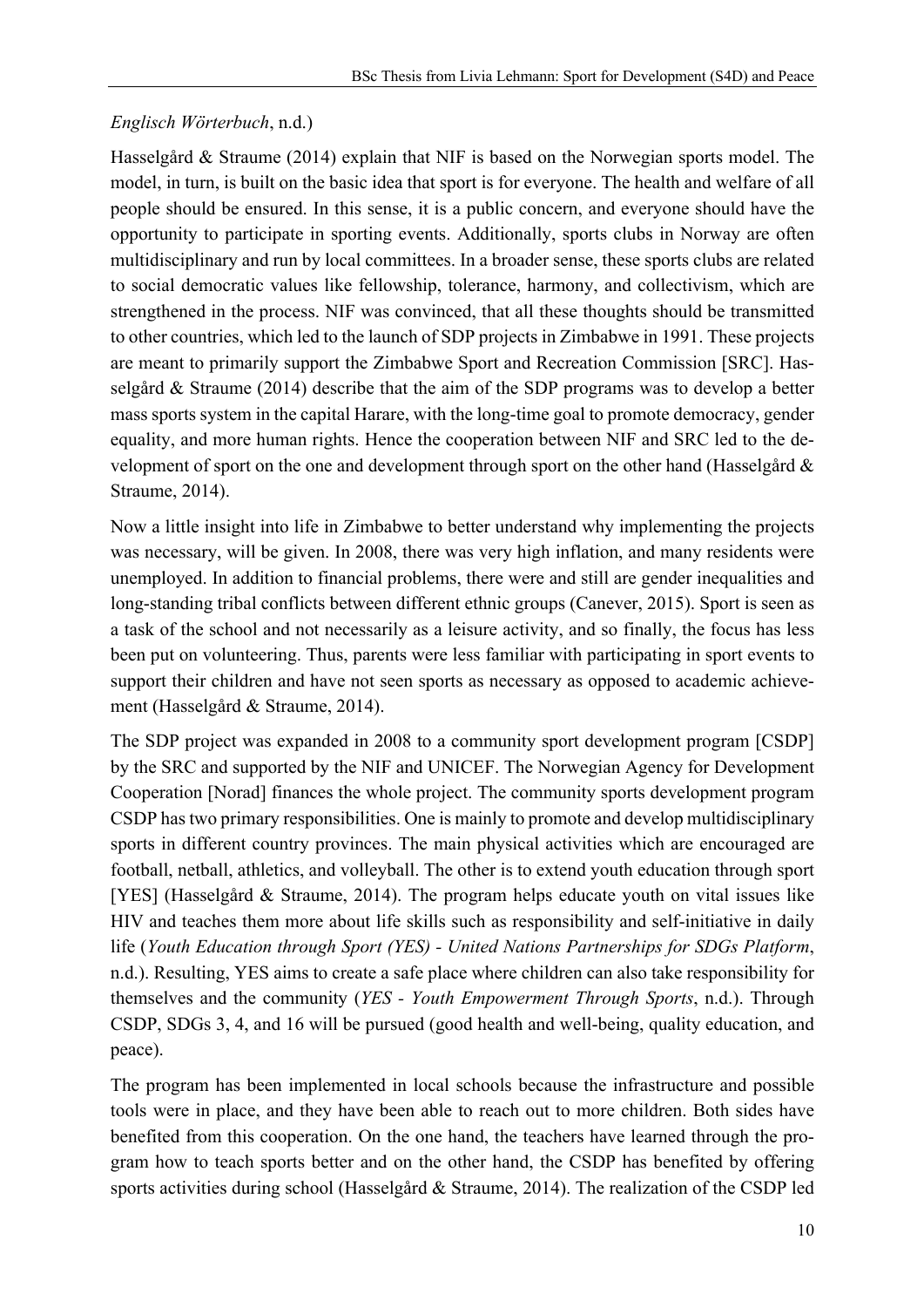to some challenges and resulted in some adaptations. For example, safe places for the sports program were sometimes missing (it was already too dark, a long way home, and closed facilities), and consent and support from parents were missing.

Finally, it is important for the future to understand the difference between the ideas and values that come from outside, here in the example with the Norwegian model, and a final adapted interpretation, which can then be implemented locally. In the end, the conditions are never the same and thus one is confronted with different opportunities and challenges (Hasselgård, 2015).

**Table 3: Zimbabwe: Information about Sport for Development and Peace (SDP) (Lehmann et al., 2022) The most scientific publications**  Sport for development and peace policy discourse and local prac**of report** tice: Norwegian sport for development and peace to Zimbabwe

| of report                                                                                     | tice: Norwegian sport for development and peace to Zimbabwe                                                                                                                                                                                                   |
|-----------------------------------------------------------------------------------------------|---------------------------------------------------------------------------------------------------------------------------------------------------------------------------------------------------------------------------------------------------------------|
| <b>Organization and URL</b>                                                                   | Youth Education Program (YES)<br>https://sustainabledevelopment.un.org/partnership/?p=11610                                                                                                                                                                   |
| Cooperation                                                                                   | Multilateral, North-South-South Cooperation                                                                                                                                                                                                                   |
| Possible points of contract with<br>our UNESCO Chair, or possible<br>collaboration potentials | Similarities: SDG 3 and 4 is pursued, cooperation with regional<br>schools, and governmental organisations, promote changes in state<br>systems<br>Collaboration potential: cooperation would be possible, as the YES<br>program especially has similar goals |
| Languages                                                                                     | English                                                                                                                                                                                                                                                       |

#### **4.3 Kosovo - Sport for Development and Peace Program**

Kosovo is located in the Western Balkans in Europe. The country's history is marked by a civil war in 1990 between the Serbian-led Yugoslav forces and the Kosovo Liberation Army. After the conflict, there was a long period of reconstruction. The West strongly supported this. In 2008, the country declared itself independent from Serbia and was recognized by most countries in the international community. In 2014, Kosovo was accepted by the International Olympic Committee [IOC] as a full member. Later, in 2016, Kosovo was admitted to the Union of European Football Associations [UEFA] and the Fédération Internationale de Football Association [FIFA]. For sport and policy matters, this international recognition was of great importance. This, in turn supported the independence and eventually the stabilization and security of the country (Giulianotti et al., 2017). Now some information about the socio-cultural situation in Kosovo will be shared.

The Kosovar population is still divided into a majority of Albanians, a minority of Serbs, and some small subgroups (primarily Bosniaks, Turks, Roma, Ashkali, and Egyptians) (Giulianotti et al., 2017). Between the Serbs and the Albanians, tensions and certain prejudices still exist. This is due to the memory of a war where they fought on different sides (*Western Balkan - Cross Cultures Project Association - CCPA*, 2018). Giulianotti et al. (2017) describe that onethird of the population lives in poverty. The country is still today plagued by corruption, organized crime, and human rights cannot be guaranteed.

After the Yugoslav conflict, Kosovo's sports policy was to build a national sports system,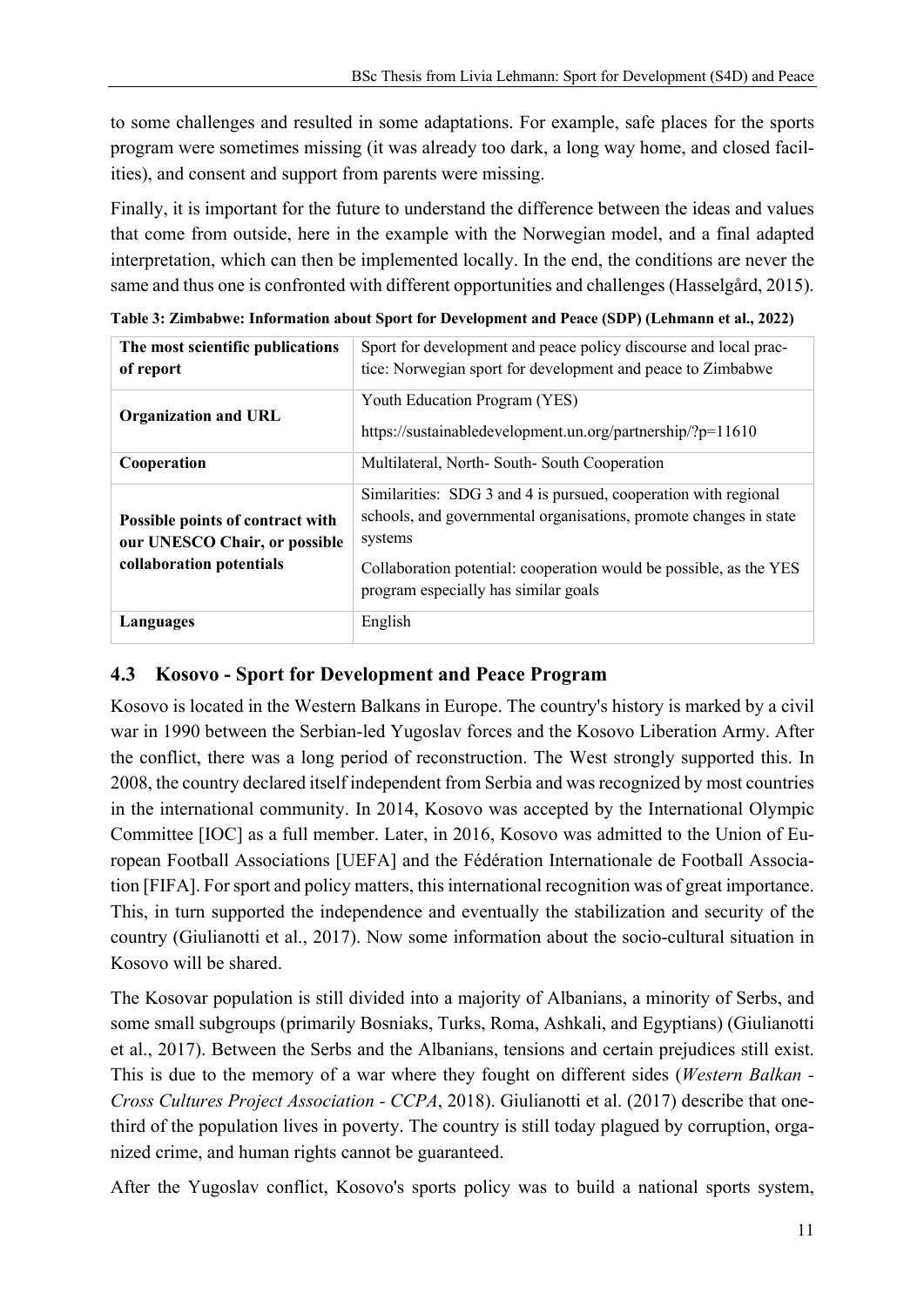provide new infrastructures, such as new buildings, better coaches education, and promote sports internationally. The support of international institutions was necessary for these achievements. Another important goal was to use sport to promote social development and build peace between the different ethnographic groups. A concrete example is added here to show a sportspecific problem between the ethnic groups. This provides insight into the influence of the Serbian state. This is demonstrated by the fact that Serbian sports clubs from Kosovo feel they belong to the Serbian sports federation and participate in Serbian events. When a Serbian club became involved in a Kosovar event, it was pressured by local groups to refrain from this affiliation (Giulianotti et al., 2017).

Focusing a little more on the SDP topic itself, it can be seen that the movement is substantial and long-standing. The international NGOs deal with issues such as peacebuilding and improving inter-group relations. One of the most important NGOs for Kosovo is the Cross Cultures project Association, with the program Open Fun Football School [OFFS]. The program is Danish and was founded in 2005. It is derived from the Danish sports model, which focuses on volunteer work, club thinking, and sport for everyone. The Cross-Culture organization has strong local and national relationships and relies heavily on local coaches and volunteers to run sports activities (Giulianotti et al., 2017). The vision of OFFS is:

*"A world where children and youth experience cross-cultural friendship, trust, and belonging.*" (*"Cross Cultures Project Association - CCPA"*, 2018).

The program aims to create connections between people and institutions, and it mainly refers to the SDGs 4, and 5, 16 (quality education, gender equality, peace, justice, and strong institutions) as they especially promote:

*"a culture of peace and non-violence, gender equality, social inclusion, and appreciation of cultural diversity and culture's contribution to sustainable development."* (*Sustainable Development Goals - Cross Cultures Project Association - CCPA*, 2019).

The OFFS are primarily organized in the regions where different ethnic groups are located. The children are thoroughly mixed in the groups. No matter what age, gender, skills, ethnicity, opportunities, and religion they have. In each group, there are 16 children with one coach and one assistant. They play different football games; they eat and drink together, and everyone is accepted and respected. It is crucial for the peacebuilding process that children are included early. On the one hand, they are brought closer to sport, and on the other hand, sport makes them forget their family histories and prejudices. The study *Sport and Peace Building in Post-conflict Societies: The role of Open Fun Football Schools in Kosovo* has shown that through OFFS, certain attitudes and points of view regarding ethnic groups and gender roles have changed positively (Krasniqi & Krasniqi, 2019). Which is seen as very beneficial to the cause.

In the long term, as a suggestion for improvement, it will be crucial to work with other instruments besides the development through sports, to achieve more structural, sustainable political, and economic development. Also, it is still unclear how the situation of SDP will change when the external organizations leave the country and hand over the projects to the local and national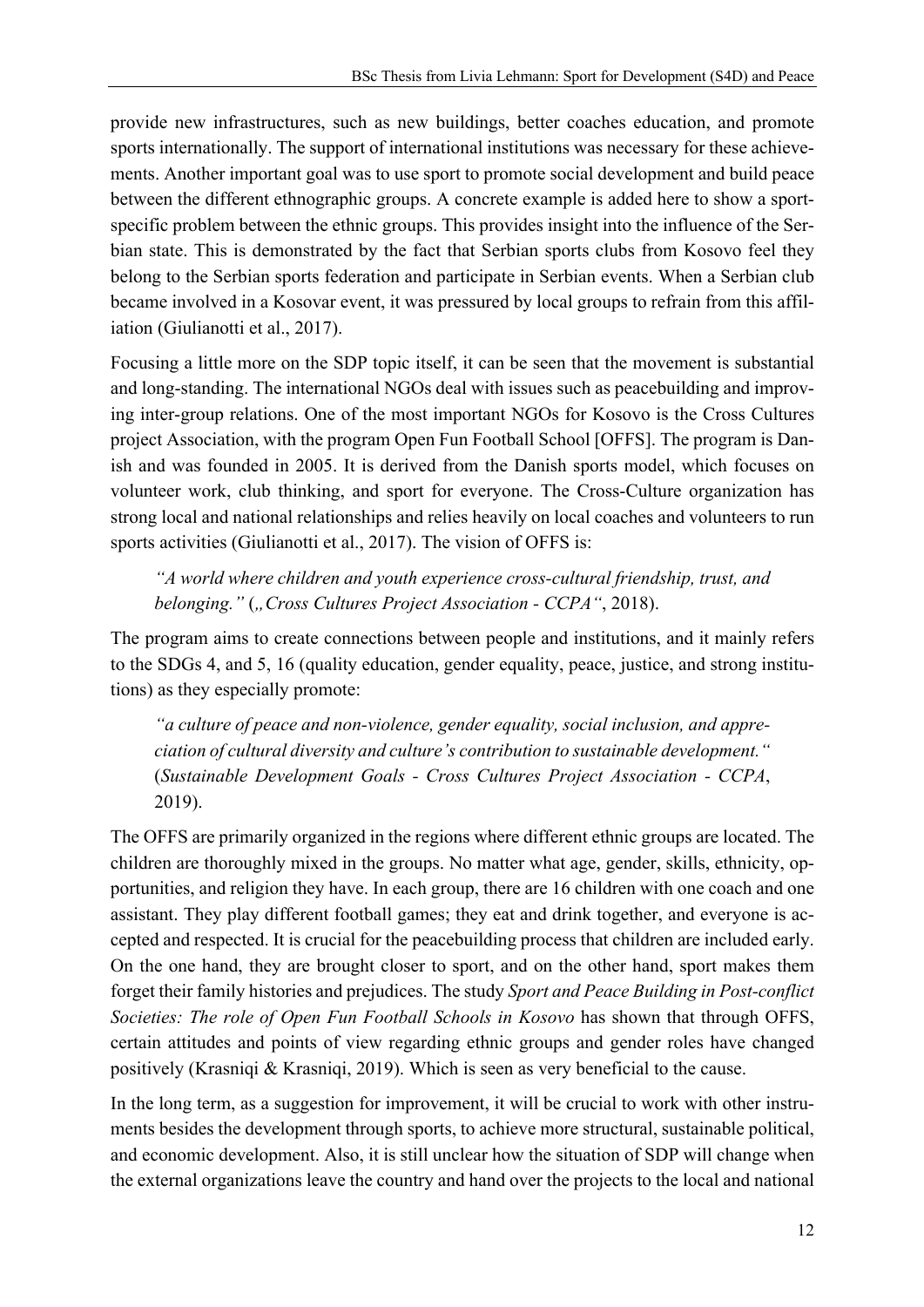bodies (Giulianotti et al., 2017). Hopefully, the local workers can lead the sports project as successfully as they do with the help of oversea experts.

| The most scientific publications<br>of report                                                 | Contested states and the politics of sport: the case of Kosovo – divi-<br>sion, development, and recognition                                                                                                                                             |
|-----------------------------------------------------------------------------------------------|----------------------------------------------------------------------------------------------------------------------------------------------------------------------------------------------------------------------------------------------------------|
| <b>Organization and URL</b>                                                                   | Open Fun Football School, OFFS<br>https://ccpa.eu/balcan/                                                                                                                                                                                                |
| Cooperation                                                                                   | North-East Cooperation                                                                                                                                                                                                                                   |
| Possible points of contract with<br>our UNESCO Chair, or possible<br>collaboration potentials | Similarities: SDG 4 is pursued, also wants to involve local people,<br>and relies on local and national collaborations<br>Collaboration potential: the main goal is clearly on something else<br>therefore rather not, could share ideas and experiences |
| Languages                                                                                     | English                                                                                                                                                                                                                                                  |

**Table 4: Kosovo: Information about Sport for Development and Peace (SDP) (Lehmann et al., 2022)**

#### **4.4 South Sudan - Sport for Development and Peace Program**

Now the focus turns back to Africa, more precisely to South Sudan. The country experienced a civil war between 2013 and 2018. The war erupted between two ethnical groups. Since the conflict started, armed troops have terrorized the civilian population. There have been many outrages of rape, destruction of property, looting of villages, and recruitment of children (*Civil War in South Sudan | Global Conflict Tracker*, n.d.). During the conflict, the UN established Protection of civilians [POC] camps in different country areas. These accommodations were intended to provide refuge for the nearly two million South Sudanese, who feared for their lives and had to flee from the war. In these camps, the emotional support to deal with the experienced trauma was very low (Whitaker, 2016). For the inhabitants, the situation in the camps was very distressing due to a lack of stability and purpose (*Peace through Sports | Whitaker Peace and Development Initiative*, n.d.). Many refugees struggled with feelings of anger and revenge, and some young people showed aggressive behavior (Whitaker, 2016). When Forest Whitaker, the founder of Whitaker Peace & Development Initiative [WPDI], visited one of these camps in South Sudan, he saw the helpless situation. Prompting him to come up with the idea for a sportspecific program. This Peace through Sport program was designed to give people in the camps the possibility to deal with their pent-up energy and provide a safe place in which they could establish essential values. To a certain degree, they learned how to live with the trauma they had experienced. The sport allowed them to feel respected and included, share these values with others, and have fun (*Peace through Sports | Whitaker Peace and Development Initiative*, n.d.). All these inputs together form the groundwork for forgiveness and acceptance. The program combines various sports such as soccer, basketball, and volleyball with peacebuilding activities. The different sports ensure that everyone feels addressed and motivated (Whitaker, 2016).

The enthusiasm for the POC was terrific. More than a thousand children and youth, both boys and girls, signed up for the different activities of Peace through Sports (Whitaker, 2016). With the support from the WPDI, sports teams were created that had the chance to play games on a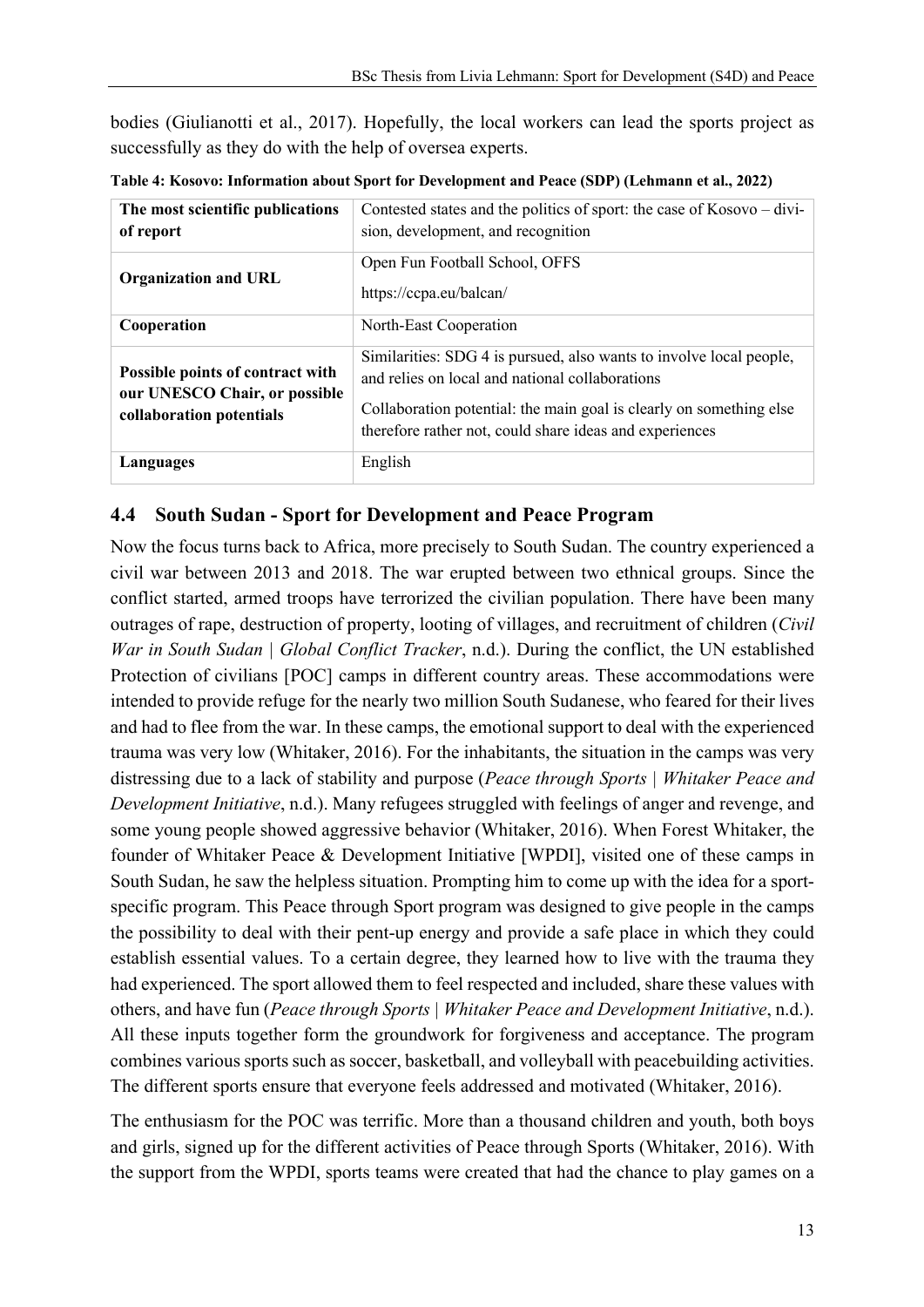weekly to daily basis (*Peace through Sports | Whitaker Peace and Development Initiative*, n.d.). Even newly constructed courts were built, where these matches could be performed (Whitaker, 2016). In addition to sports, workshops and discussions took place, which dealt with various topics such as peace and tolerance, processing violence and traumatic experiences, and physical and psychological health (*Peace through Sports | Whitaker Peace and Development Initiative*, n.d.). The lessons have been delivered by WPDI staff and other experts (Whitaker, 2016). In doing so, SDGs 3, 4, 5, and 16 (good health and wellbeing, quality education and gender equality and peace, justice, and strong institutions) shall be achieved. In addition to the activities provided by the program, there were Peace Engagement days. These sporting events offer thrilling games and celebrations and space for community and cultural dialogues. With more than 10,000 participants, these events are vital for social development (*Peace through Sports | Whitaker Peace and Development Initiative*, n.d.).

Finally, the organization itself is considered in a little bit more in detail. The non-profit organization WPDI, which has an American background, has cooperated with the South Sudan Football Association on the project. The association conducted many pieces of training for coaches, players, and referees. This also allowed certain participants to pursue a career for themselves. The article *Promoting Peace and Development on and off the Playing Field,* by Whitaker (2016) mentions the significant impact of the program. In his article, Whitaker depicts the advantage of sports. The program, as discussed above, builds a platform where people connect, work together, and achieve a common goal. The author further notes that many people can better deal with difficult situations and traumatizing experiences if they can actively process them through movement. In Forest Whitaker's words: Sport provides an opportunity, which is neither political nor economic, to create more peace and development (Whitaker, 2016).

| The most scientific publications<br>of report                                                 | UNESCO Article on Sport 4 Peace<br>https://en.unesco.org/news/sport-4-peace                                                                                                                                                                       |
|-----------------------------------------------------------------------------------------------|---------------------------------------------------------------------------------------------------------------------------------------------------------------------------------------------------------------------------------------------------|
| <b>Organization and URL</b>                                                                   | WPDI, Whitaker Peace and Development Initiative: Peace through<br><b>Sport</b><br>https://www.wpdi.org/program/peace-through-sports/                                                                                                              |
| Cooperation                                                                                   | North-South Cooperation                                                                                                                                                                                                                           |
| Possible points of contract with<br>our UNESCO Chair, or possible<br>collaboration potentials | Similarities: SDG 3 and 4 is pursued, important cooperation's and<br>partnerships with the UN and other organizations<br>collaboration potential: the focus is clearly on something else there-<br>fore rather not, Sharing ideas and experiences |
| Languages                                                                                     | English                                                                                                                                                                                                                                           |

|  |  | Table 5: South Sudan: Information about Sport for Development and Peace (SDP) (Lehmann et al., 2022) |
|--|--|------------------------------------------------------------------------------------------------------|
|--|--|------------------------------------------------------------------------------------------------------|

# **4.5 North Ireland - Sport for Development and Peace Program**

Northern Ireland is part of Great Britain and is geographically a part of the island of Ireland. Northern Ireland has long been engaged in a social conflict. This involves various fields such as history, politics, economics, and gender roles. The country's population is divided into two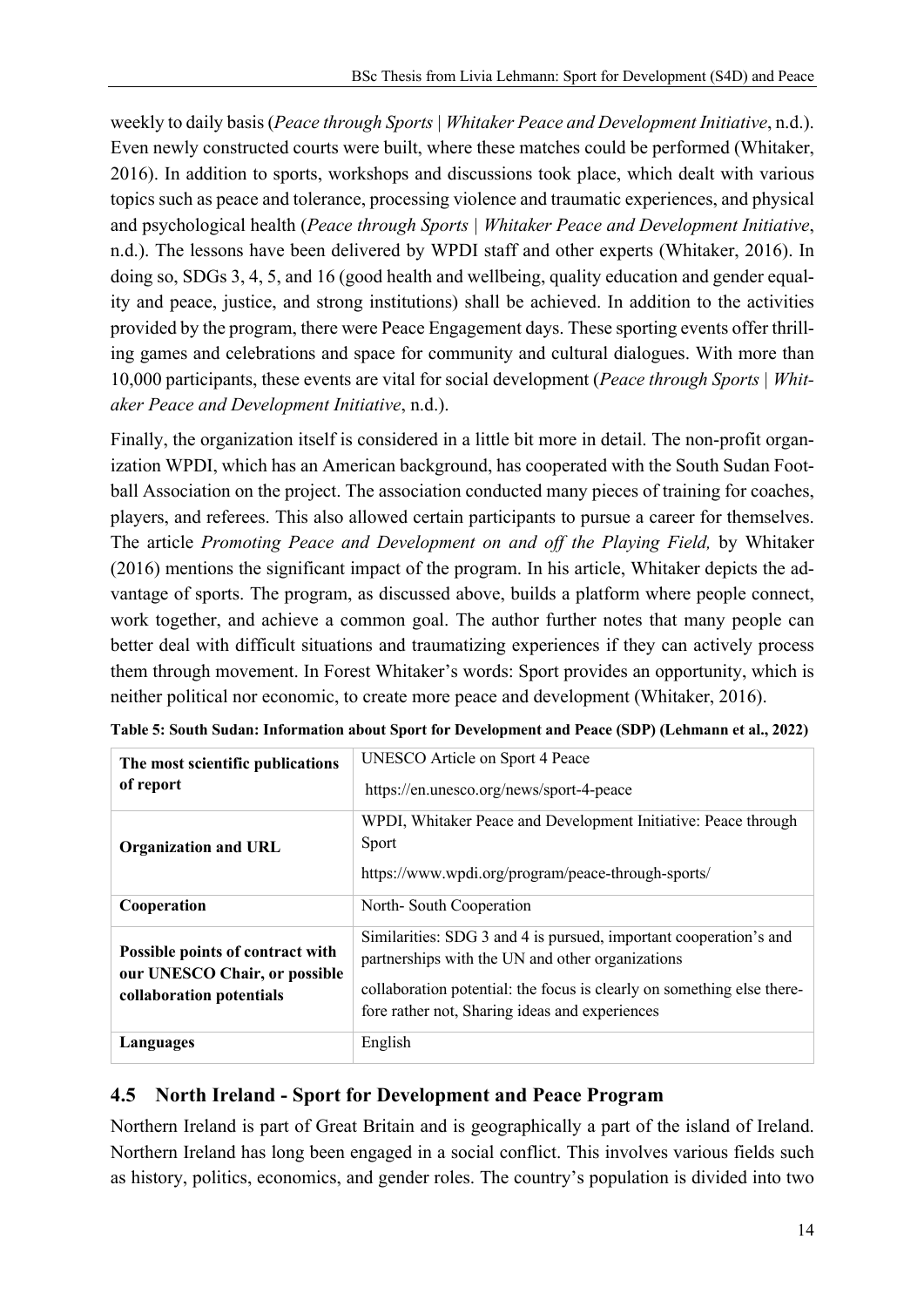societies, belonging to two different political and religious camps. On the one hand, there is the part of the population with a Protestant background, the "unionists", and on the other hand, there are the roman catholic "nationalists" or "republicans". The former wants to remain a part of the United Kingdom, which is the status quo, and the latter seeks to reunite with the Republic of Ireland. This disunity was evident from the late 1960s to the late 1990s with low-intensity violent clashes. Due to extremist groups, there were repeated attacks and street fights. The fighting was between these extremists, with the British military also getting involved. After various conflicts, in 1998, there was a "power-sharing" agreement, the so-called Belfast or Good Friday Agreement (Mitchell et al., 2021). The Agreement requires that both political sides be represented in every governmental body. The divided government is held together, with some intermittent difficulties  $(0.08A^4, 2021)$ .

If we look at today's situation, the two groups are still divided in almost every part of life despite this peace agreement. For example, the youth attend different schools, live in different communities, and participate in and prefer different sports (*PeacePlayers Northern Ireland - Bridging Divides Through Sport*, n.d.). This division of sports is based on the different school systems. In Catholic schools, Gallic games are taught more often, as the people in the catholic community support them. Soccer seems to take on a unique role as it is prevalent in both groups, especially among the working classes. Despite this commonality, the game reflects the national and secular division very well. Riots and violence have occurred on several occasions (Mitchell et al., 2021). These divisions also occur in other sports, but never as strongly as in soccer. To combat this, some reforms were started in Northern Ireland soccer. In 2000, the Irish Football Association [IFA] launched the "Soccer for All" program. The EU Peace Program established it. The program includes public relations and training for coaches and referees in inclusion and diversity. Increasingly, organizations and the government recognized the potential that recreational promotion and sporting activities can have on inclusion and peacebuilding between groups.

Thus, various projects dealing with the issue were created after the agreement. One organization is Peace Player International. They have been present in Northern Ireland since 2002 and promote the neutral sport of basketball (Mitchell et al., 2021). The program involves approximately 1200 Protestant and Catholic youth each year. The youth age varies from 9 to 25 years. In addition to year-round basketball training, conflict resolution training and leadership development are also provided. The program from Peace Player International includes five parts. The first part is the primary school twinning. The project is for children aged between 9 and 11 and consists of a 90-minute sports session during the school day, where children from an established Catholic and a controlled Protestant school are mixed. The second program builds on the curriculum of the elementary school. It offers young people after-school and evening inter-community basketball training, games, and community relationship talks at sports centers. This League is also known as the Cross Community Leagues. The third is coach development, and the fourth is a leadership development program. The last program, the Interface games, provides an opportunity for children and youth from different backgrounds to come together and play. The children get a profound knowledge of the different cultures, and the three main Northern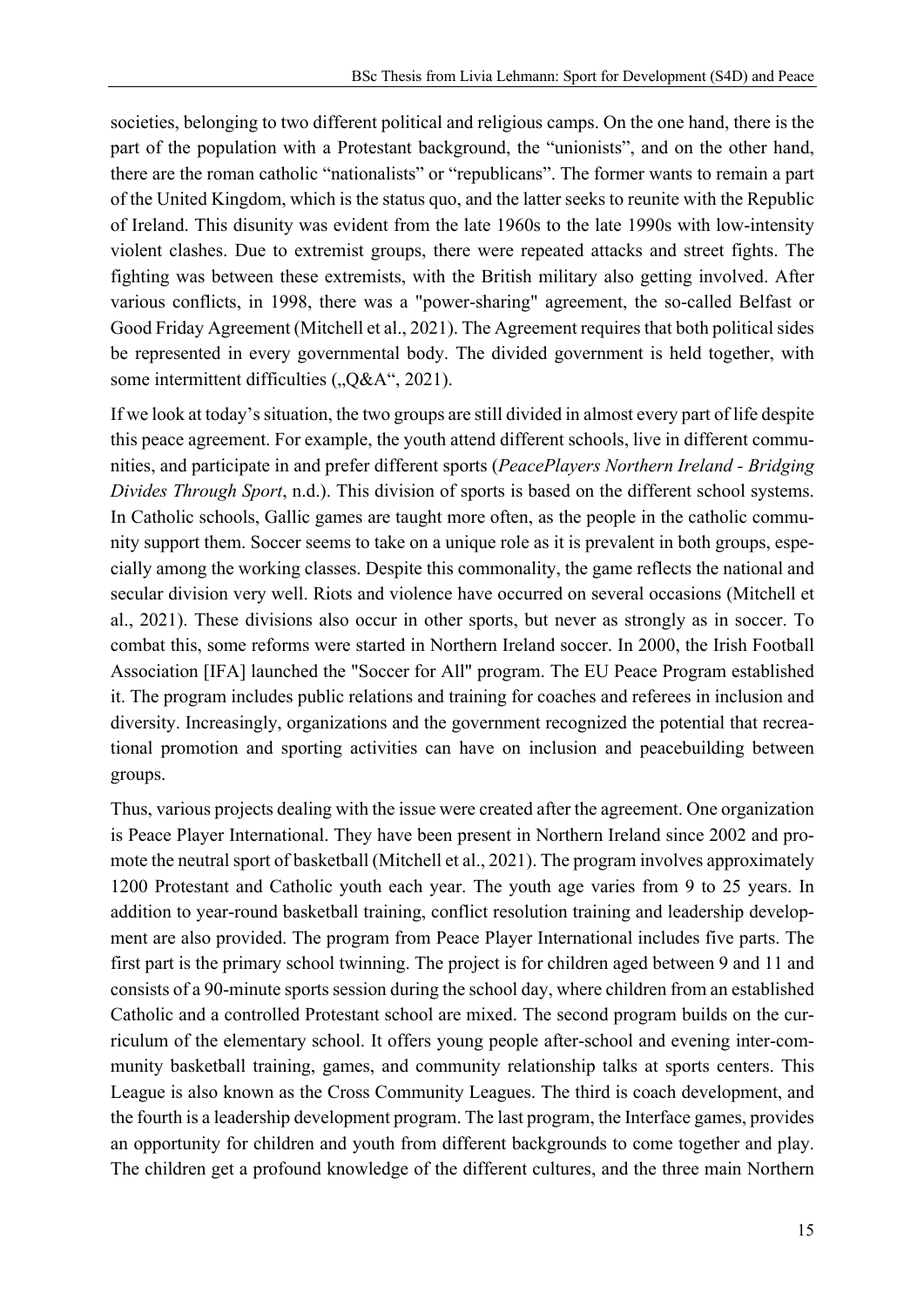Irish sports: football, Gaelic football, and Rugby, are introduced and played (*PeacePlayers Northern Ireland - Bridging Divides Through Sport*, n.d.). All the organization's actions primarily address Sustainable Development Goal 16 (peace, justice, and strong institutions).

In the following, the impacts, which are listed on the Peace Players website, are described. One hundred percent of the children and youth stated that they get along well with other children of different religious beliefs, and seventy-five percent admit that the program has had the most significant impact on their way of thinking. Additional Basketball skills have improved (*Peace-Players Northern Ireland - Bridging Divides Through Sport*, n.d.). Despite these findings, it is crucial to recognize the limitations of these contact-seeking projects. The conceptual framework, such as separate schools, different sports systems, and different interests, remains. In a survey, many Northern Irish also said they do not mind the different teams and sports cultures (Mitchell et al., 2021). In conclusion, it would be essential to make further attempts at integration, like reappraisal and political rapprochements, in addition to sports measures.

|       |  | Table 6: Northern Ireland: Information about Sport for Development and Peace (SDP) (Lehmann et al., |  |
|-------|--|-----------------------------------------------------------------------------------------------------|--|
| 2022) |  |                                                                                                     |  |

| The most scientific publications<br>of report                                                 | Sport and strategic peacebuilding: Northern Ireland and Korea com-<br>pared                                                                                                                                                                             |
|-----------------------------------------------------------------------------------------------|---------------------------------------------------------------------------------------------------------------------------------------------------------------------------------------------------------------------------------------------------------|
| <b>Organization and URL</b>                                                                   | Peace Players Northern Ireland<br>https://peaceplayers.org/northern-ireland/                                                                                                                                                                            |
| Cooperation                                                                                   | North-North Cooperation                                                                                                                                                                                                                                 |
| Possible points of contract with<br>our UNESCO Chair, or possible<br>collaboration potentials | Similarities: little in common besides the sporting activities, partial<br>integration of the projects into the schools<br>collaboration potential: rather not, because the focus is strongly on<br>stabilizing the relationship between the two groups |
| Languages                                                                                     | English                                                                                                                                                                                                                                                 |

# **4.6 Sierra Leone - Sport for Development and Peace Program**

The following section deals with a program called D.D.R. in Sierra Leone. D.D.R stands for disarm, demobilize, and reintegrate [DDR], an essential cornerstone of modern peacebuilding (Dyck, 2011). The UN uses the program to promote peaceful development after civil wars and prevent a relapse into violence. This is the case in almost all peacekeeping missions in Africa, as one example in Mali (*Disarmament, Demobilisation and Reintegration*, n.d.). The civil war in Sierra Leone lasted 11 years, from 1991 to 2002, during which many children and young people were turned into soldiers and took on other roles for the military and rebel groups (Dyck, 2011). There were many reasons for the war, grand corruption, youth unemployment, poor health care, and little access to education (Bundeszentrale für politische Bildung, n.d.). After the war, many child soldiers struggled with structural violence and psychosocial stress. This often resulted in depression, violent behavior, and anxiety. The UN offered camps in the D.D.R. programs for all the fighters from different formations which were part of the conflict (Dyck, 2011). In these occurred the surrender of weapons and registration for training and reintegration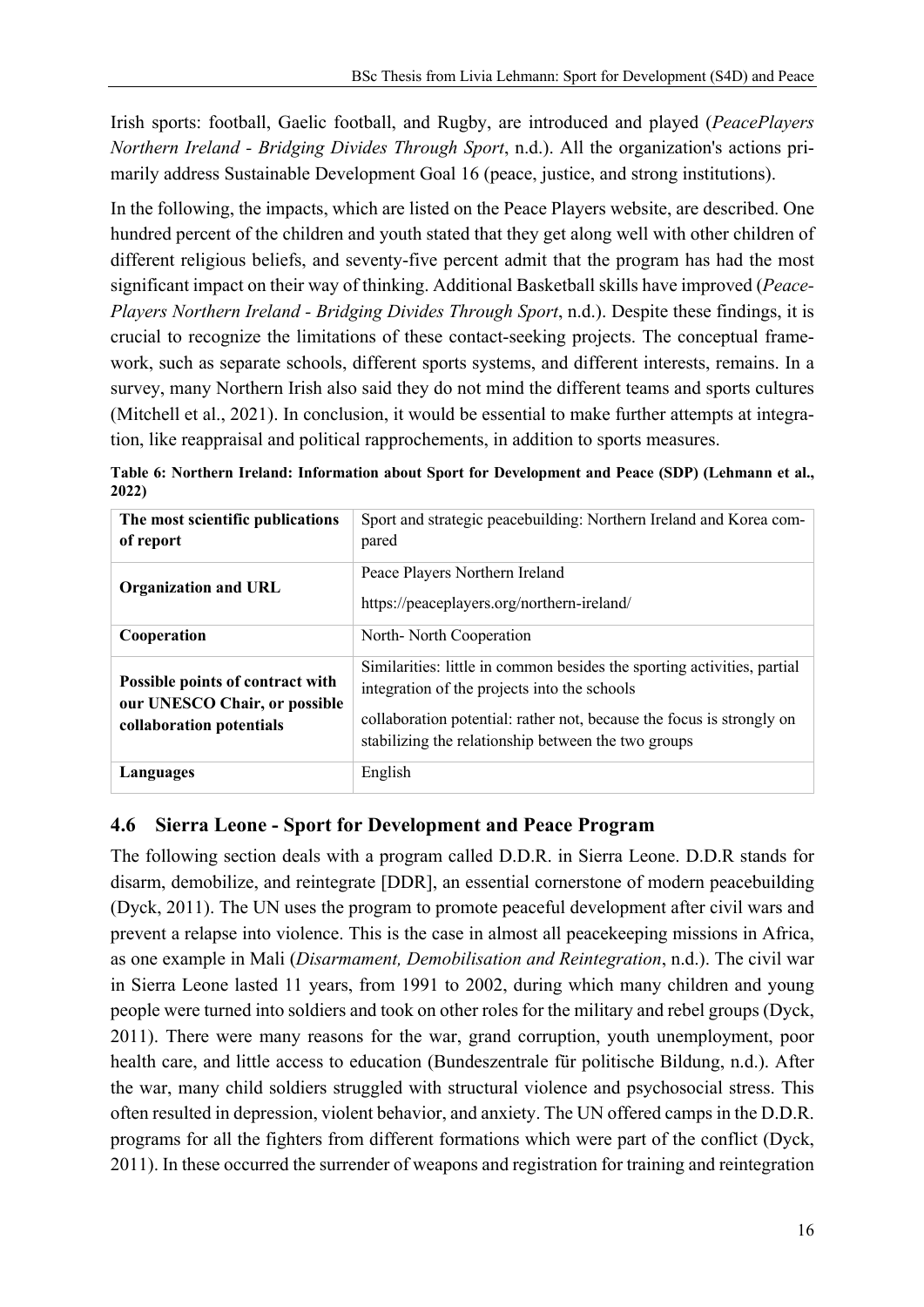programs (Bundeszentrale für politische Bildung, n.d.). The camps provided food, shelter, and medical care (Martin, 2003). In addition, psychological counseling, education, cultural activities, community-developing projects, and sports were offered. Sport took on an increasingly important role. Not only as a balance to the life in the camp but also in integration and peacebuilding. The program tracks SDGs 3, 4, 8, and 16 (good health and well-being, quality education, decent work, and economic growth, peace, justice, and strong institutions).

In the beginning, the men and boys played football mainly during the breaks as a pastime, while the girls helped prepare the meals. Over time, the young people, also more and more girls and women, were active for three to four hours a day. The dominant sport among boys remained football, while girls liked to play volleyball. Besides these, other activities were played like table tennis, checkers, and Scrabble. Several benefits resulted from the increased movement. The first and most important benefit was decreasing direct violence between male adolescents. This led to more safety for the camp employees and the entire neighborhood. Secondly, it led to a good exchange between the youth from the camp and the neighboring children. It offered the possibility to break down specific barriers and build new relationships. The third advantage was that sports could strengthen social connections between young people. For example, new long-term friendships have been made with people who have had the same experiences. These relations are essential for the general development process. Finally, it offered everyone a distraction from experienced psychological traumas.

In addition to these individual impacts of physical activity, sports will now be placed more concretely in the context of reintegration and peacebuilding. In this regard, the article: *Football and Post-War Reintegration: exploring the role of sport in DDR processes in Sierra Leone* by Dyck (2011), mentions that sport is one tool among many. It complements other initiatives such as work-related training, education, and mental health promotion.

Finally, one difficulty of the sports project in the D.D.R. camps should be mentioned. Sports like football are often very gender role reinforcing and divisive. This could enhance specific hierarchical structures in society that already have been established in the civil war. Therefore, it is essential to mix sports groups and change them regularly. Additionally, it was necessary to ensure that sport did not take over too much of the focus in the camps and that other rehabilitation and reintegration measures may become forgotten. What ultimately remained an open question in the paper by Dyck is the extent to which sport can promote the dynamics of reintegration and whether the relationship with neighborhood communities can be normalized more quickly (Dyck, 2011).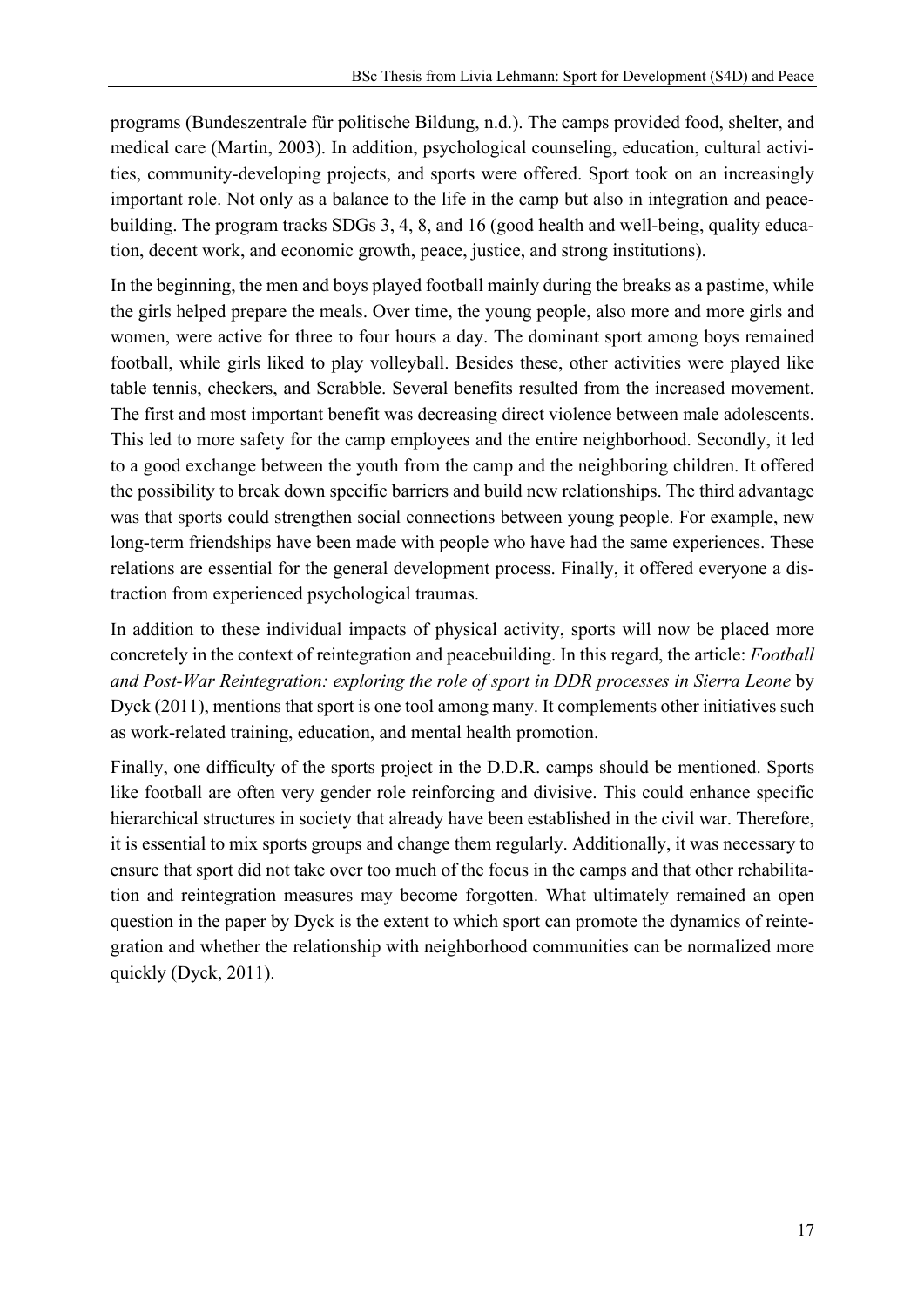| The most scientific publications<br>of report                                                 | Football and Post-War Reintegration: exploring the<br>role of sport in DDR processes in Sierra Leone                                                                                         |  |
|-----------------------------------------------------------------------------------------------|----------------------------------------------------------------------------------------------------------------------------------------------------------------------------------------------|--|
| Organization                                                                                  | NCDDR, National Committee for Disarmament, Demobilization<br>and Reintegration                                                                                                               |  |
| Cooperation                                                                                   | North-South Cooperation                                                                                                                                                                      |  |
| Possible points of contract with<br>our UNESCO Chair, or possible<br>collaboration potentials | Similarities: SDG 3 and 4 is pursued<br>collaboration potential: pursue similar development goals but with a<br>different main goal therefore rather not, share experiences and<br>knowledge |  |
| Languages                                                                                     | English                                                                                                                                                                                      |  |

| Table 7: Sierra Leone: Information about Sport for Development and Peace (SDP) (Lehmann et al., 2022) |  |  |  |  |
|-------------------------------------------------------------------------------------------------------|--|--|--|--|
|-------------------------------------------------------------------------------------------------------|--|--|--|--|

# **5 Discussion**

In the following section, the most important results are summarized, brought into connection, and discussed. The conclusion and the outlook follow section 5.1.

# **5.1 Main Results and Conclusion**

Overall, it can be summarized that sport as a tool can contribute to peacebuilding and stabilization. Often, physical activities positively impact on a personal and interpersonal level. Therefore, sports-related projects aim to promote individual and community development.

Comparing the literature, it is seen that projects are often very similar in structure. They primarily work with similar types of sports. Of course, sports like football, volleyball, and basketball are the best known and most popular. This is beneficial because such activities can be played with beginners to experts, and the whole range of children and youth can be mixed well. In addition to the physical activities, the SDP programs also offer educational tools, such as roundtable discussions and workshops on culture and peacebuilding. This is shown by the examples of South Sudan and Northern Ireland. Non-profit organizations often operate internationally and are represented in different countries. For simplicity, only one country is considered and discussed for one project in the thesis to give a more accurate and precise insight.

The organizations often come from "outside," meaning from primarily other Western countries and try to positively impact foreign countries, which deal with various problems. The southern or eastern countries are affected by colonialism, poverty, crime, poor education, and gender inequality. This is shown, for example, by the example of Zimbabwe. Certain countries have gone through an international war and are in the phase of reconstruction and strengthening independence, such as Kosovo. Others are struggling with civil wars or the country's destruction through ethical, religious, and political conflicts. This was shown by the example of South Sudan or Israel. Not to forget the example of Northern Ireland. A country that appears stable from the outside and struggles with political and religious divisions. In this example, the organization's support is from the country for the country because the founder of Peace Players is from Northern Ireland.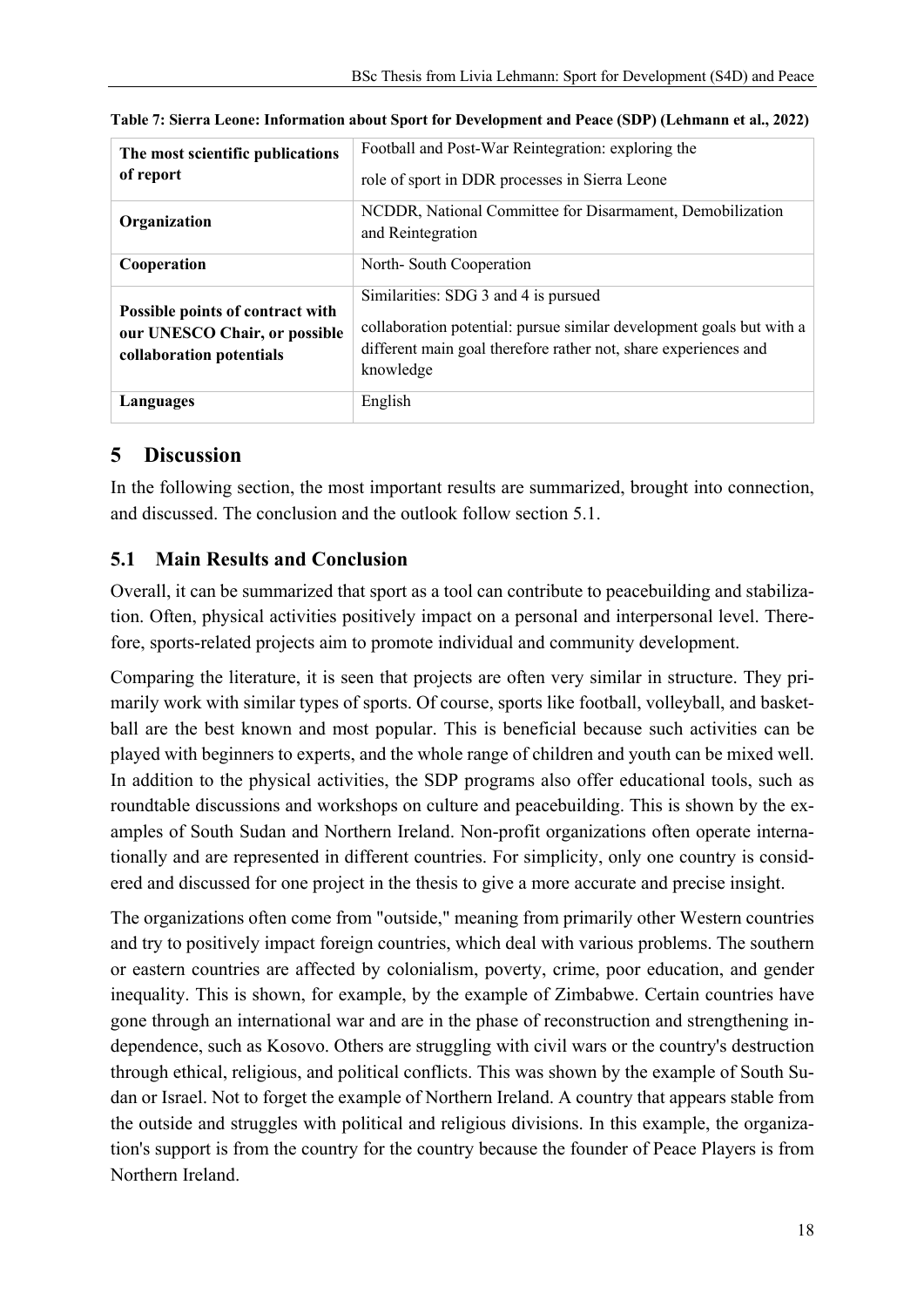The following section summarizes in more detail the "bottom-up" and local planning. Bottomup planning means: *that the intended recipients and beneficiaries of aid are supposed to do the planning and make the decisions* (Hasselgård & Straume, 2014, p.89). North-South cooperation can create a donor and recipient relationship. Because often, the non-profit organization is the expert who takes over the planning and implementation of the project, and the conflict-affected country accepts this fact. In the beginning, this was a problem in the case of Zimbabwe. In the paper of Hasselgård & Straume (2014), it is mentioned that the attempt to change this is by having the recipients themselves implement the decisions and also take over the responsibility (Hasselgård & Straume, 2014). The involvement and the overtake of responsibility could change the cooperation more in a North-South-South cooperation. This is also the reason why this type of collaboration is partly used in the previous tables (tables 2 and 3).

Local people are represented in the sports projects in almost all the tasks, next to the outside experts. Giving away responsibility from the experts to the locals is also discussed and approached as positive in the paper by Schulenkorf & Sugden (2011) on peacebuilding in Israel. This is because the proactive participation of community leaders and project agents can lead to better subgroup development, inclusion, and cooperation. These local carriers and coaches must be well trained and aware of their tasks. Teaching a sport well is sometimes not enough; they must also implement their position as role models and be up to the task of peacebuilding (Schulenkorf & Sugden, 2011).

Another point for discussion is the conceptual framework, which is crucial. Kosovo's article: *Sport for Development and Peace in Divided Societies: Cooperating for Inter-Community Empowerment in Israel* (2011) highlights that substantial challenges are political, financial, and organizational resources. Finally, the projects must be politically accepted since the government or other state organizations are sometimes involved. In certain countries, for example, in Israel, no organization can operate without the governments or the military's permission. In addition, there are laws preventing entry for individuals and organizations, who are critical of the Israeli government. This, of course, affect the activities of SDP organizations (Schulenkorf & Sugden, 2011).

Moreover, projects like these can only continue if they are financially covered and if they have enough volunteers. As mentioned, the organization of the projects can also vary substantially. This was seen in the example of Zimbabwe. People often have a precise idea of what they want to implement and how the project should be established. However, this is often not possible with the available resources and the different circumstances. There might be less developed gyms or fields, or there is no access, less equipment, and other environmental conditions.

The attitude of the inhabitants is also different in some cases. The people affected by the conflict must be open and willing to take advantage of the presented opportunity. Further, the parents of the children, who should participate in the SDP project, often play an important role. In Zimbabwe, many parents did not see sport as important and probably did not realize the significance of the project and sport as a tool for peacebuilding and stabilization. Therefore, the local adaptation of the Norwegian sports model in the southern partner country was essential.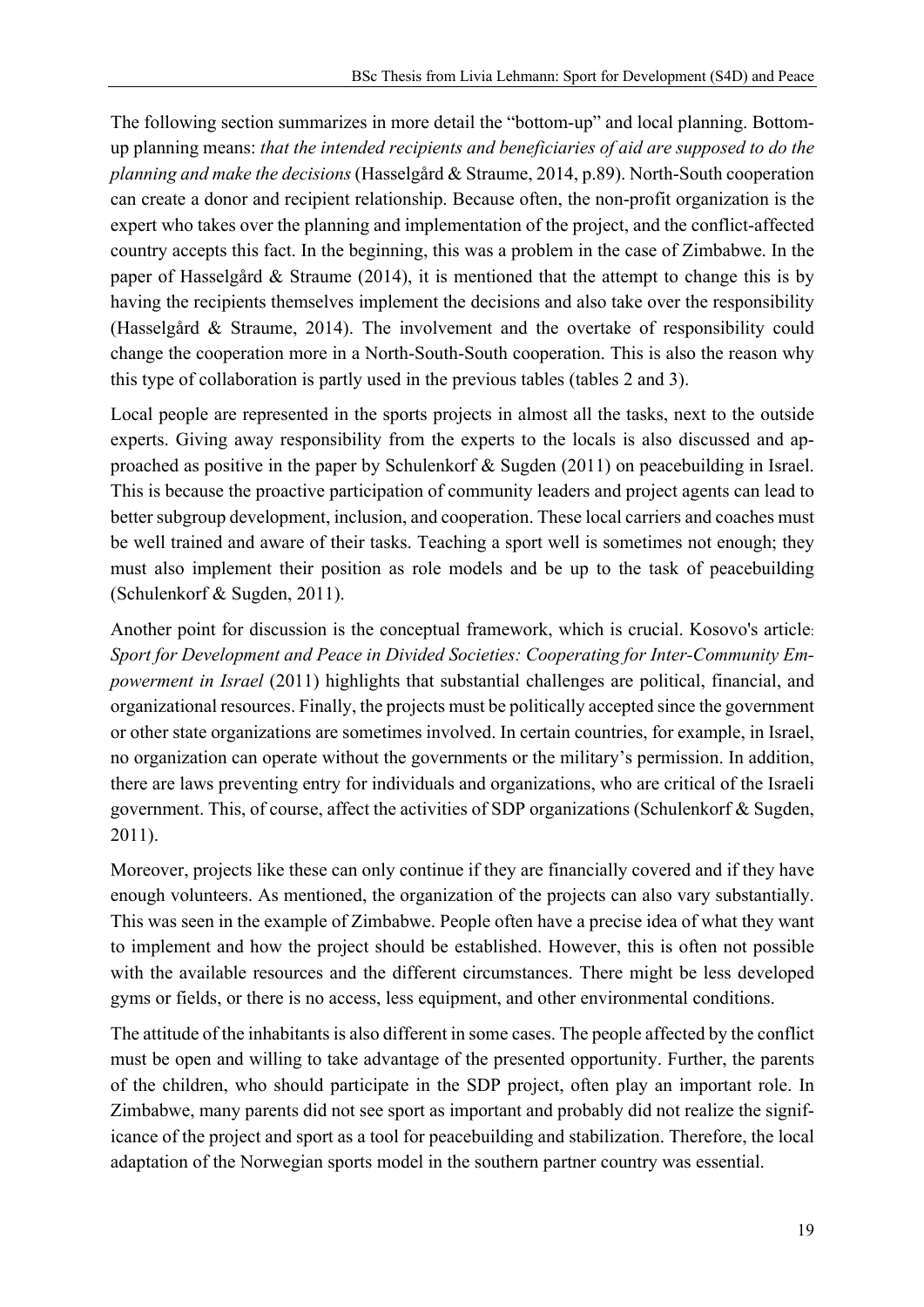In addition to the lack of understanding, the importance of conflict resolution is sometimes underestimated. This was seen in the example of Northern Ireland. The cultural differences between the two groups are seen as not so tragic by the locals. It is all right for most North Irish to pursue different sports interests and perform other sports. Therefore, it is crucial that the local situation and the people affected are closely considered in the decisions and that the projects are adapted to these varying circumstances.

Another point to be emphasized is cooperation. The SDP organizations are often dependent on the collaboration with other organizations like NGOs or the UN and the government, and many volunteers. When the example of South Sudan is considered, it is recognized that without the UN, which established the POC camps, the WPDI would never have been able to carry out its sports project. In general, many of the organizations discussed have various partnerships with various institutions to fulfill their goals.

Additionally, when comparing the UNESCO Chair, some similarities are found in the rough structure. However, it is difficult to compare them since the UNESCO Chair on "Physical Activity and Health in Educational Settings" is more concerned with education. If the focus would move more towards peacebuilding, the projects found would undoubtedly serve as a reasonable basis and support.

Another point that has been mentioned a few times is that it is essential to remember that sport is only one tool in a broad spectrum of instruments for stabilization and peacebuilding. In this way, sport serves the more extensive process of development. Having this in mind, it must be clear that sport alone cannot change political and economic structures. It starts at a much smaller level, namely with the individual people in a society. Sport can stimulate the rethinking of individuals, influence certain stereotypical attitudes, and form the first bridge between cultures. If these limits are respected, there will be no overestimation and the potential and unique benefits of sport can be better utilized.

For an even better understanding, the most important findings and connections are illustrated in the upcoming graphic (figure 2). The diagram highlights once again the potential structure of such projects and the interplay of many different factors that make implementation and success possible.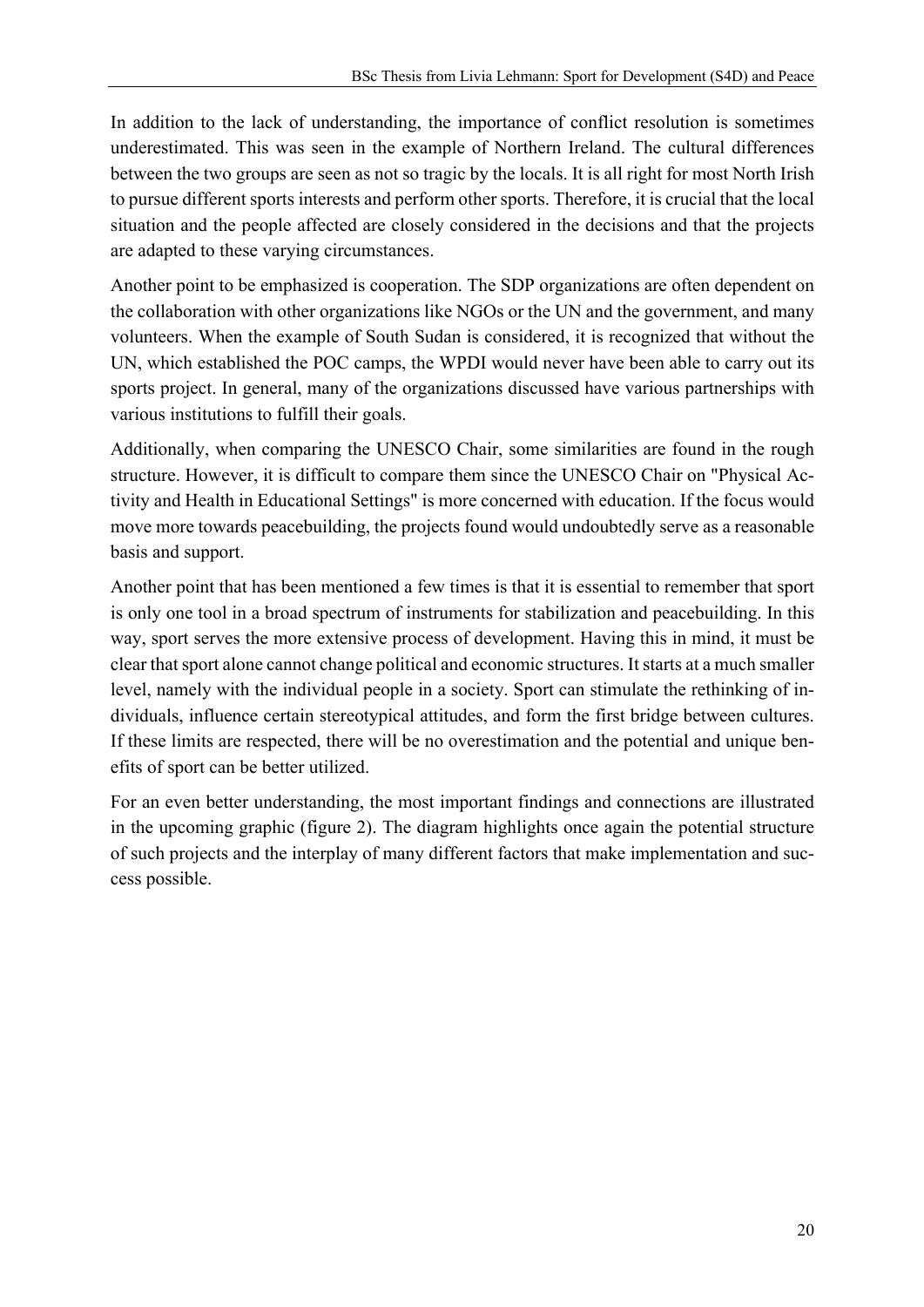

**Figure 2: Summary of the most important findings (Lehmann et al., 2022)**

With these thoughts and insights, Mandela's quote should be highlighted once again. Sport does indeed possess particular abilities, and in the proper form and combination, it can have great power for change.

# **5.2 Limitations**

In the following, the limitations of this bachelor thesis, as well as the strategies about how to minimize them, will be presented.

An explicit limitation in this paper is that not all projects on this topic have been considered. This was not possible due to the given extent of the work and the time limitation. Of course, the author's particular personal opinion and interest also played a role. Nevertheless, the precise search strategy and selection criteria ensured that the selection of projects was valid.

Another limitation is that the respective homepages of the projects often restrict themselves exclusively to the positive impacts and leave out the disadvantages and difficulties. Therefore, it was essential to include additional papers about these projects. However, another problem must be pointed out here. In the final description of the projects for peacebuilding through sport, much more attention has been paid to the positive and beneficial characteristics, and negative factors have only been mentioned in passing. Because even if sports itself and sporting events can provide instrumental input, as discussed above, it can also have negative consequences, as such projects are sometimes misused. Political groups in conflict situations can abuse sport as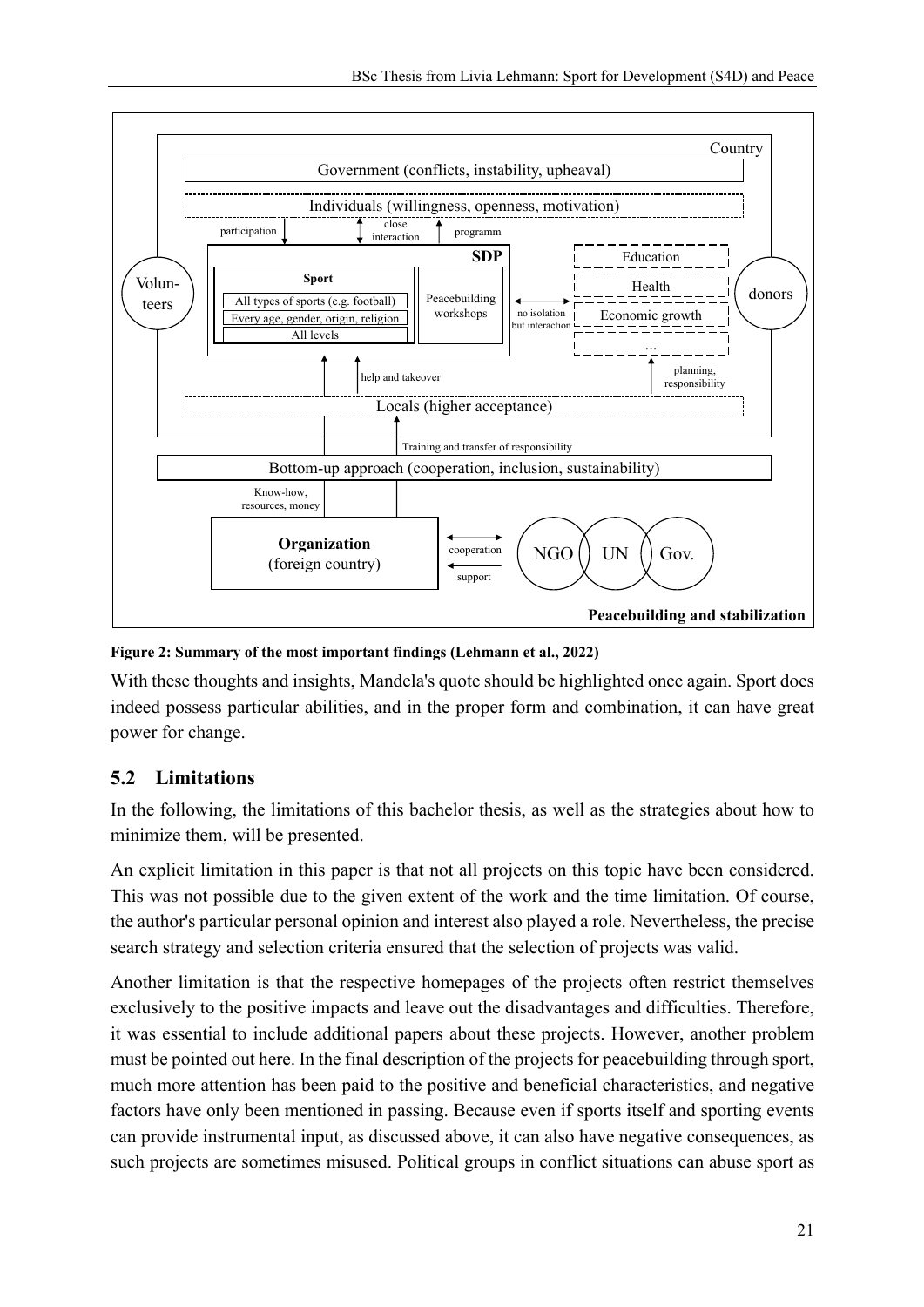a weapon for violence, nationalism, segregation, and extremism (Chappelet et al., 2005). Another point of criticism is that sometimes in the manifestation of specific sports projects, local consent and gender inclusion are lacking (Mitchell et al., 2021). However, if these negative points are kept in mind and considered, projects such as those in the results can still succeed, as the planning has been adapted to the specific conditions.

Furthermore, the projects themselves can be limited by children and adolescents, who cannot identify with sport, do not enjoy it or have had bad experiences. They would have to be inspired by other activities to achieve the mentioned impacts. Most of the projects also had other activities besides sports, such as Scrabble or table tennis in Sierra Leone and group discussions and workshops in South Sudan. In addition, a large part can undoubtedly be reached through sport, as most people enjoy it even if they are not particularly good at it.

Finally, the fact that sport rarely acts alone in the peace process must be considered. As already mentioned, it is one part of many. It cannot alone solve a deep-rooted, long-lasting conflict, but it can create small change at the local and international levels. Therefore, it is essential to look at these SDP projects and see sport as an essential tool that can also be used with other development instruments.

Despite all these limitations, the systematic approach, the elaborated search strategy, and the use of different sources in the description of the projects ensured the reliability and validity of the analysis. Thus, the aim of this work, to obtain an assessment of the influence of sport on peace promotion, can be considered achieved.

# **5.3 Relevance and Outlook**

The subject's relevance can indeed be demonstrated, as some important organizations, such as the UN or UNICEF, are working on projects that focus on SDP and sport for development. The current state of research also shows that an increased number of scientists are dealing with this topic, publishing various research papers. Moreover, different projects use sports as a tool for development and peacebuilding.

Nonetheless, the need for more methodologically verified research is certainly still important. Therefore, researchers should definitely continue to explore the topic of sport for development and peace in the future. To provide a larger body of scientific knowledge and a good basis for future projects and research. Furthermore, the study: *Sport for development and peace policy discourse and local practice: Norwegian sport for development and peace to Zimbabwe* (2014) mentions that methodological studies should be better designed for the "global South". The aim is to create a better understanding for the SDP partners and show the issue's importance.

What will also be crucial is good communication and cooperation between different institutions and organizations working in this field. This offers the chance to exchange experiences and knowledge and can additionally help to win new partners for Sport for Development and Peace and to spread the topic further (Chappelet et al., 2005).

Even though some limitations of the SDP projects have been pointed out, there is more than enough potential to remain active in this field. It creates the opportunity to reach out to a large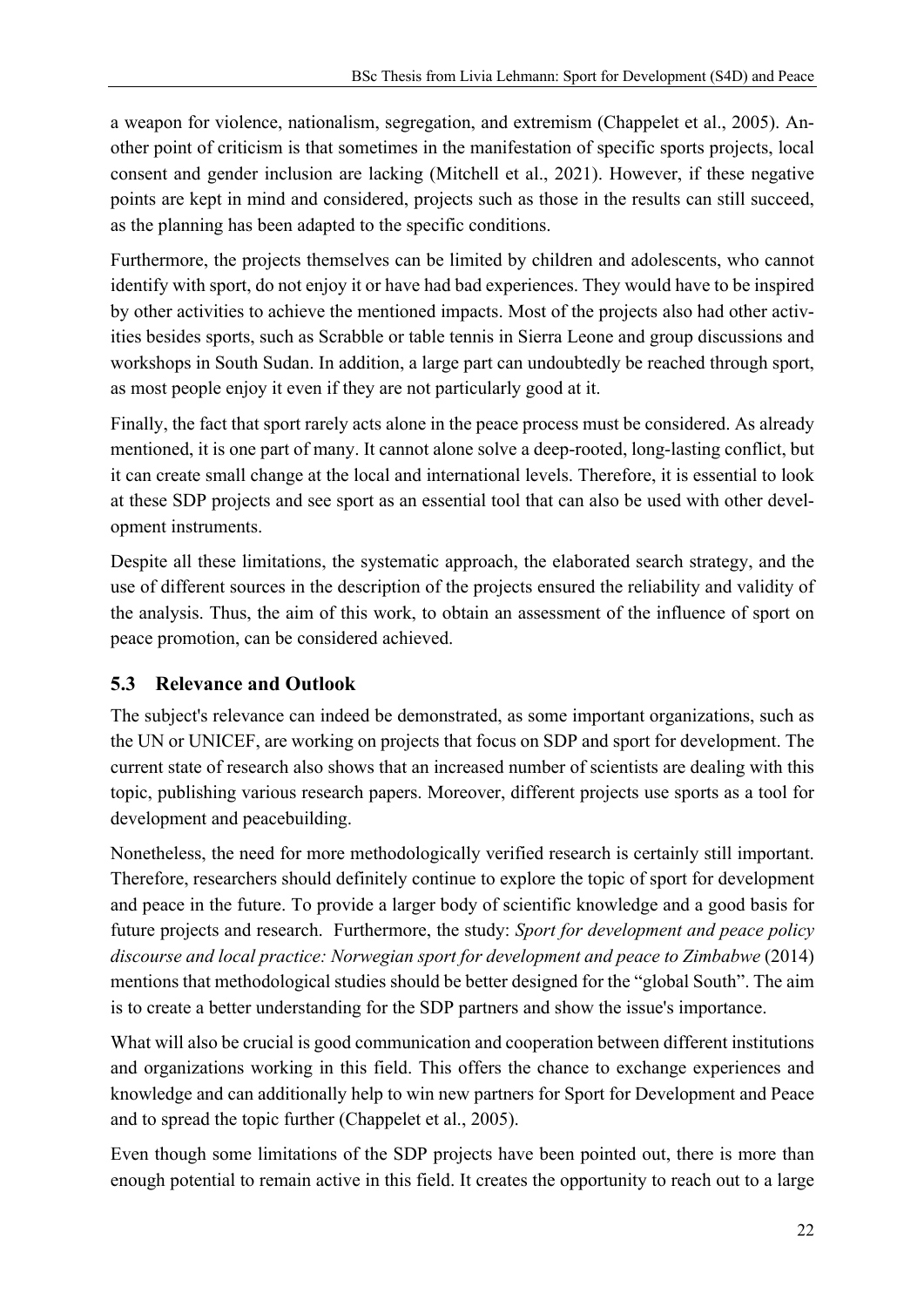group of people who might otherwise remain wholly isolated and hostile (Krasniqi & Krasniqi, 2019).

The relevance is additionally made more explicit by the current war situation in Ukraine as well as existing wars in other parts of the world. In just such countries, peacebuilding and stabilization instruments will be of great importance and relevance today and in the future. Since it is seen in various projects that sport manages to make the world a little more peaceful, its prupose is automatically given.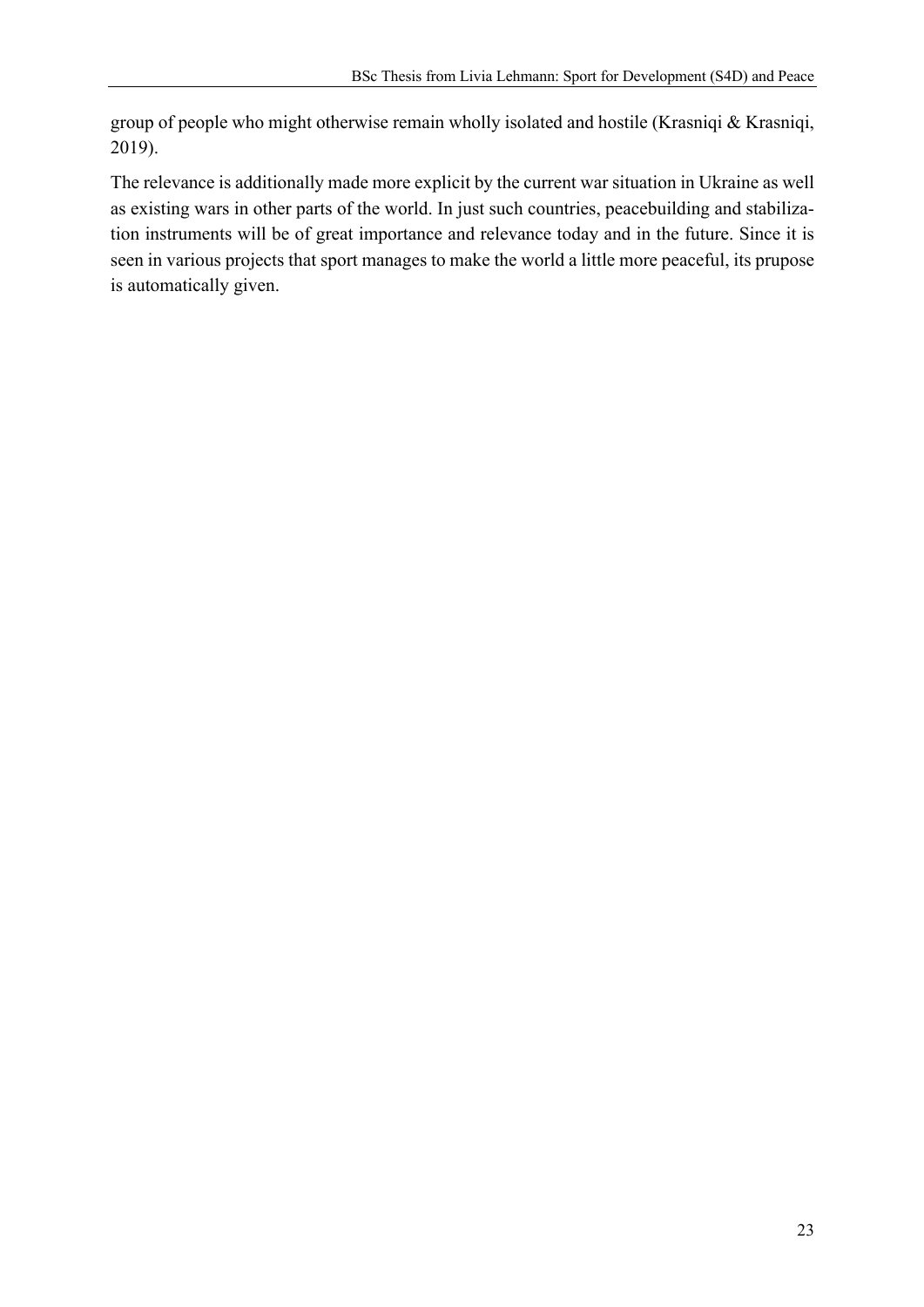### **Bibliography**

- Beutler, I. (2006). *Report on the international year of sport and physical education, 2005*. United Nations Office on Sport for Development and Peace. http://choicereviews.org/review/10.5860/CHOICE.45-0026
- Bundeszentrale für politische Bildung. (n.d.). *Sierra Leone*. Bpb.De. https://www.bpb.de/themen/kriege-konflikte/dossier-kriege-konflikte/54806/sierra-leone/
- Canever, B. (2015). *How sport can create peace in Zimbabwe*. Peace Insight. https://www.peaceinsight.org/ar/articles/sport-can-create-peace-zimbabwe/
- Chappelet, J.-L., Frey, L., Kessler Bodiang, C., Lehmann, A., Lutz, U., Sancar, A., Schaub Reisle, M., Schwery, R., Sever, C., & Waldbruger, D. (2005). *Sport for Development and Peace | DISD* (S. 86). Swiss Agency for Development and Cooperation (SDC). https://schwery.com/wp-content/uploads/2016/01/sdc\_sport\_magglingen2005\_eng.pdf
- *Civil War in South Sudan | Global Conflict Tracker*. (n.d.). Council on Foreign Relations. https://www.cfr.org/global-conflict-tracker/conflict/civil-war-south-sudan
- Cross Cultures Project Association—CCPA. (2018, August 16). *Vision and Mission*. https://ccpa.eu/
- Dart, J. (2019). Sport and Peacebuilding in Israel/Palestine. *Journal of Global Sport Management*, 1–22. https://doi.org/10.1080/24704067.2019.1604073
- *Disarmament, Demobilisation and Reintegration: Das Programm zur Entwaffnung*. (n.d.). https://www.bmvg.de/de/themen/dossiers/engagement-in-afrika/herausforderungen/waffenhandel/programm-zur-entwaffnung
- Dudfield, O., & Dingwall- Smith, M. (2015). *Sport for Development and Peace and the 2030 Agenda for Sustainable Development* (S. 106). Commonwealth Secretariat 2015. https://production-new-commonwealth-files.s3.eu-west-2.amazonaws.com/migrated/inline/CW\_SDP\_2030%2BAgenda.pdf
- Dyck, C. B. (2011). Football and Post-War Reintegration: Exploring the role of sport in DDR processes in Sierra Leone. *Third World Quarterly*, *32*(3), 395–415. https://doi.org/10.1080/01436597.2011.573936
- Elsner, J. (n.d.). *Mit Sport für Entwicklung zusammen mehr bewirken*. https://www.giz.de/de/weltweit/42673.html
- *Football Development*. (n.d.). https://www.fifa.com/origin1904-p.cxm.fifa.com/football-development
- Giulianotti, R., Collison, H., Darnell, S., & Howe, D. (2017). Contested states and the politics of sport: The case of Kosovo – division, development, and recognition. *International Journal of Sport Policy and Politics*, *9*(1), 121–136. https://doi.org/10.1080/19406940.2016.1217251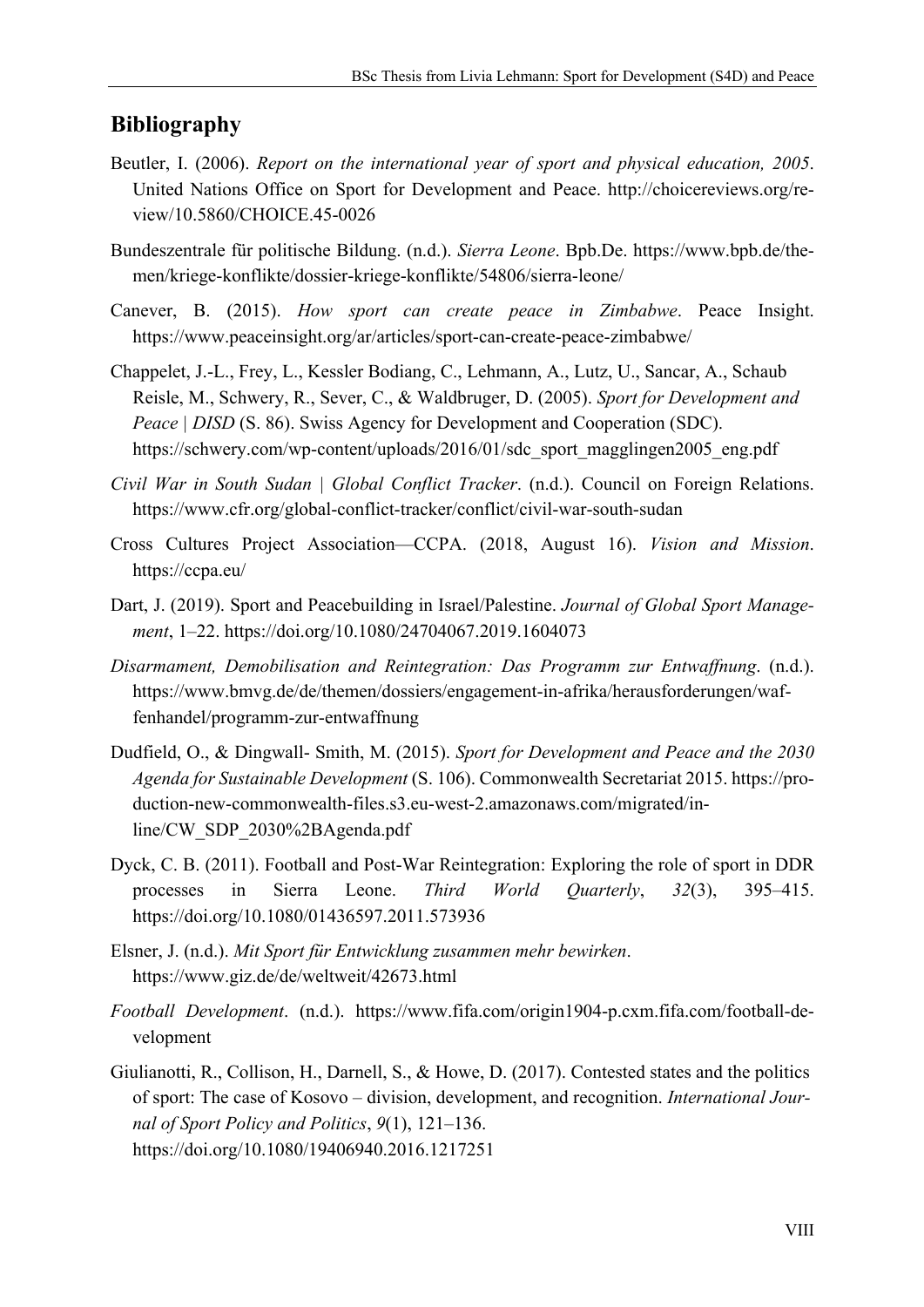- *Goals | UNESCO Chair on "Physical Activity and Health in Educational Settings"*. (n.d.). https://unesco-chair.dsbg.unibas.ch/en/goals/
- Gusenbauer, M., & Haddaway, N. R. (2020). Which academic search systems are suitable for systematic reviews or meta‐analyses? Evaluating retrieval qualities of Google Scholar, Pub-Med, and 26 other resources. *Research Synthesis Methods*, *11*(2), 181–217. https://doi.org/10.1002/jrsm.1378
- Hasselgård, A. (2015). *Norwegian Sport for Development and Peace: Donor discourse and local practice* [HE NORWEGIAN SCHOOL OF SPORT SCIENCES]. https://nih.brage.unit.no/nih-xmlui/bitstream/handle/11250/2356459/Hasslegard2015.pdf?sequence=1&isAllowed=y
- Hasselgård, A., & Straume, S. (2014). Sport for development and peace policy discourse and local practice: Norwegian sport for development and peace to Zimbabwe. *International Journal of Sport Policy and Politics*, 1–17. https://doi.org/10.1080/19406940.2014.890635
- Hofer, P. (2019, October 02). *Wissenschaftliches Schreiben in der Klinischen Psychologie und Epidemiologie: Grundlagen und Bachelorarbeit* [Vorlesungsfolien]. ADAM Universität Basel.
- *International Day of Sport for Development and Peace | UNESCO*. (n.d.). https://www.unesco.org/en/articles/international-day-sport-development-and-peace
- Krasniqi, S., & Krasniqi, B. (2019). Sport and peacebuilding in post-conflict societies: The role of Open Fun Football Schools in Kosovo. *Journal of Aggression, Conflict and Peace Research*, *11*(3), 145–157. https://doi.org/10.1108/JACPR-07-2018-0369
- *Kritische Bewertung der Studien*. (n.d.). https://www.gesundheit.uni-hamburg.de/workshops/online-ebn-lernprogramm/kritische-bewertung.html
- Martin, K. (2003). *Disarmament and Demobilisation in Sierra Leone* [Electronic Document]. Humanitarian Practice Network. https://odihpn.org/magazine/disarmament-and-demobilisation-in-sierra-leone/
- McCullough, B. P., Kellison, T., & Melton, E. N. (2022). *The Routledge Handbook of Sport and Sustainable Development*. Routledge.
- Mitchell, D., Gudgeon, D., & Kim, D. J. (2021). Sport and strategic peacebuilding: Northern Ireland and Korea compared. *Peacebuilding*, 1–14. https://doi.org/10.1080/21647259.2021.1936940
- *National Olympic Committee of Norway – (NIF) – Points Project*. (2018). [Electronic Document]. Points-Project. https://www.points-project.com/consortium/national-olympic-committee-of-norway-nif/
- *Our Impact | Football 4 Peace International*. (n.d.). https://www.football4peace.org.uk/ourimpact/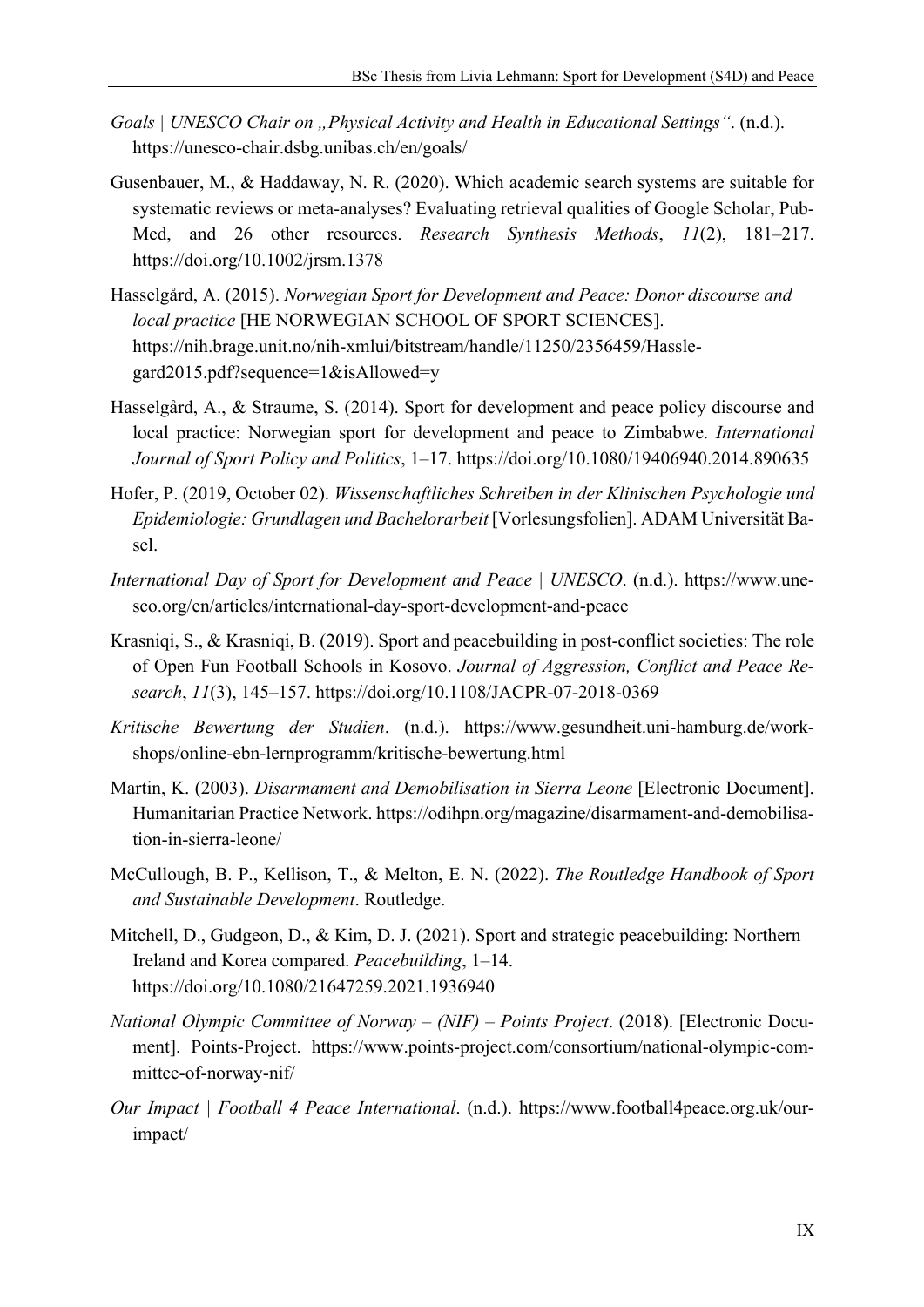- *Overview | UNESCO Chair on "Physical Activity and Health in Educational Settings"*. (n.d.). https://unesco-chair.dsbg.unibas.ch/en/overview/
- *Peace through sports | Whitaker Peace and Development Initiative*. (n.d.). WPDI. https://www.wpdi.org/program/peace-through-sports/
- *PeacePlayers Northern Ireland - Bridging Divides Through Sport*. (n.d.). PeacePlayers. https://peaceplayers.org/northern-ireland/
- Q&A: How does power-sharing work in Northern Ireland? (2021, July 06). *BBC News*. https://www.bbc.com/news/uk-northern-ireland-57583168
- Schnitzer, M., Stephenson, M., Zanotti, L., & Stivachtis, Y. (2013). Theorizing the role of sport for development and peacebuilding. *Sport in Society*, *16*(5), 595–610. https://doi.org/10.1080/17430437.2012.690410
- Schulenkorf, N., & Sugden, J. (2011). Sport for Development and Peace in Divided Societies: Cooperating for Inter-Community Empowermentin Israel. *European Journal for Sport and Society*, *8*(4), 235–256. https://doi.org/10.1080/16138171.2011.11687881
- *Sport for development research initiative | sportanddev.org*. (n.d.). https://www.sportanddev.org/en/toolkit/research-corner/current-research-initiatives-sportdevelopment/sport-development-research-0
- Sport has the power to change the world. (2021, April 06). *The Global Goals*. https://test.frontity.org/sport-for-development-and-peace/
- *Sustainable development Goals—Cross Cultures Project Association—CCPA*. (2019, September 20). https://ccpa.eu/ho-we-are/sustainable-development-goals/
- *Theoretischer Rahmen einer Abschlussarbeit*. (2015, November 02). Scribbr. https://www.scribbr.de/aufbau-und-gliederung/theoretischer-rahmen/
- *UMBRELLA ORGANIZATION | Bedeutung im Cambridge Englisch Wörterbuch*. (n.d.). https://dictionary.cambridge.org/de/worterbuch/englisch/umbrella-organization
- *UNESCO in brief | UNESCO*. (n.d.). https://www.unesco.org/en/brief
- *Western Balkan—Cross Cultures Project Association—CCPA*. (2018, September 28). https://ccpa.eu/balcan/
- Whitaker, F. (2016, April 06). Promoting Peace and Development On and Off the Playing Field. *Real Leaders*. https://real-leaders.com/promoting-peace-and-development-on-and-off-theplaying-field/
- Willems, A. S. (2020). *Leitfaden: Das Systematische Review*. Institut für Erziehungswissenschaften. https://docplayer.org/188129462-Leitfaden-das-systematische-review.html
- *Winners of the Fit for Life Photo Contest.* (2022, April 06). https://www.unesco.org/en/articles/winners-fit-life-photo-contest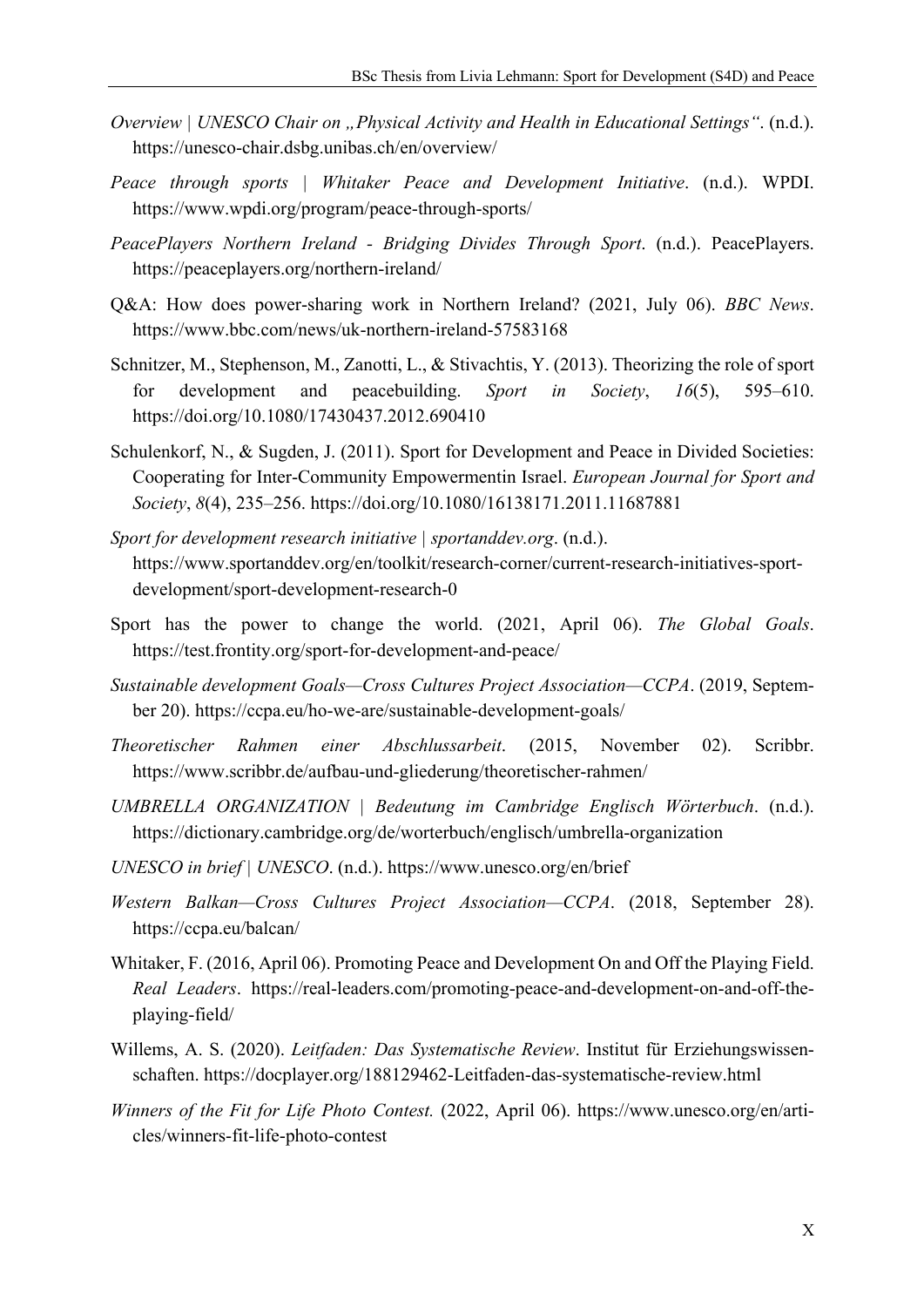- *YES - Youth Empowerment Through Sports*. (n.d.). Friendship Foundation Zimbabwe. https://www.ffzimbabwe.org/youth-education-and-empowerment
- *Youth Education through Sport (YES)—United Nations Partnerships for SDGs platform*. (n.d.). [Electronic Document]. Department of Economic and Social Affairs Sustainable Development. https://sustainabledevelopment.un.org/partnership/?p=11610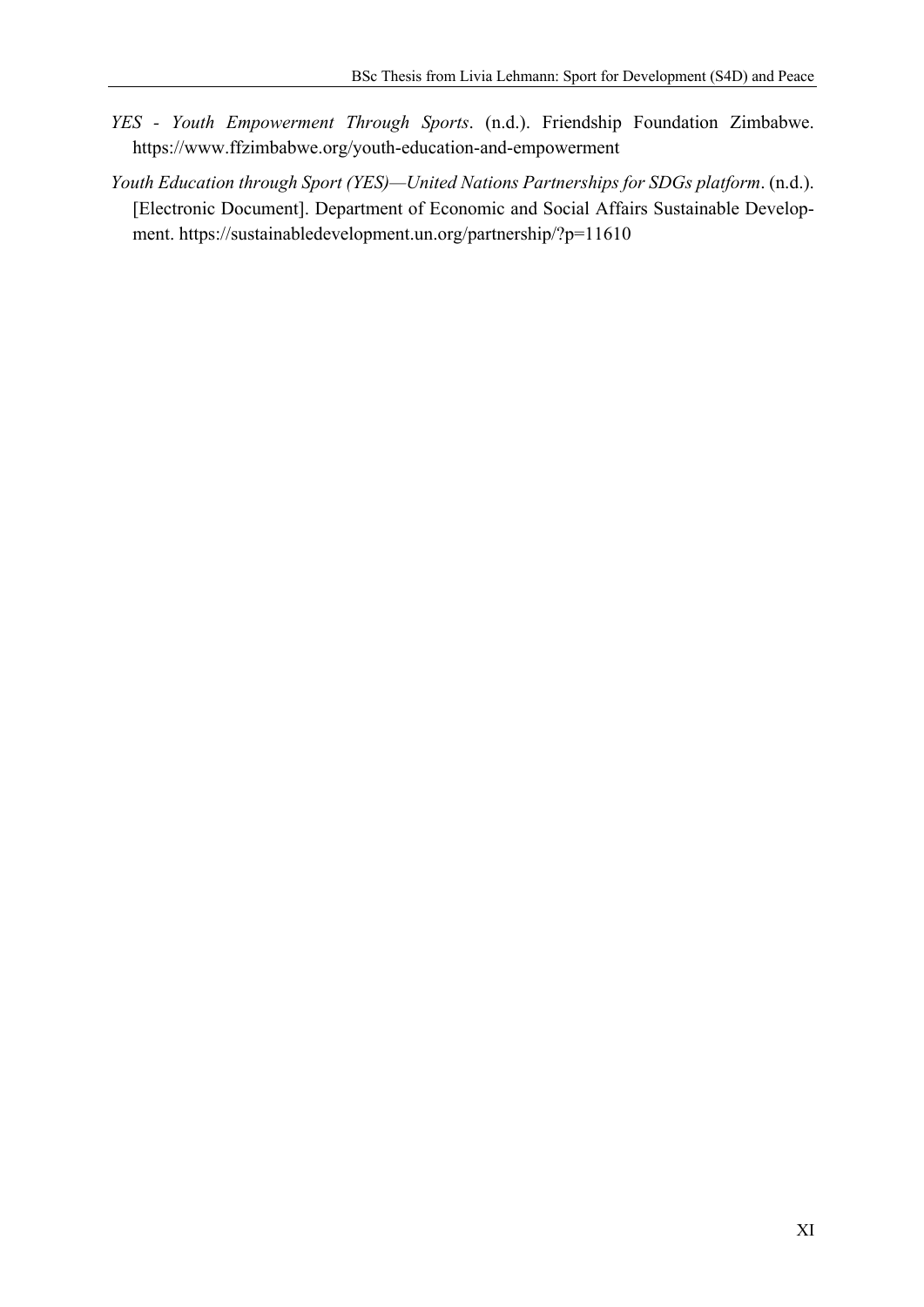# **Appendix A: Template**

|                         | <b>Categories</b>                                                                                                                     |
|-------------------------|---------------------------------------------------------------------------------------------------------------------------------------|
| $\mathbf{1}$            | Title                                                                                                                                 |
| $\mathbf{2}$            | Keywords (max. 3)                                                                                                                     |
| $\mathbf{3}$            | Author/ partner organisations                                                                                                         |
| $\overline{\mathbf{4}}$ | Year (Exciting since)                                                                                                                 |
| 5                       | Description/ Short Summary (max. 200 words)                                                                                           |
| 6                       | North-South, North-East, South-South or North-North, multilateral, more than two<br>countries divide the partners into north or south |
| 7                       | The most scientific publications or report/results of the projects                                                                    |
| 8                       | Resources, which were used to succeed (physical activities, other methods?)                                                           |
| 9                       | The most important visualisations (max. 5 pictures)                                                                                   |
| 10                      | Learnings                                                                                                                             |
| 11                      | Outlook (further goals)                                                                                                               |
| 12                      | Other important elements of the projects                                                                                              |
| 13                      | Addressing which SDGs (health, education, gender, economy, peace,<br>inclusion etc.)                                                  |
| 14                      | Possible points of contract with our UNESCO Chair, or possible<br>collaboration potentials                                            |
| 15                      | language                                                                                                                              |
| 16                      | URL                                                                                                                                   |
| 17                      | Contact detail                                                                                                                        |